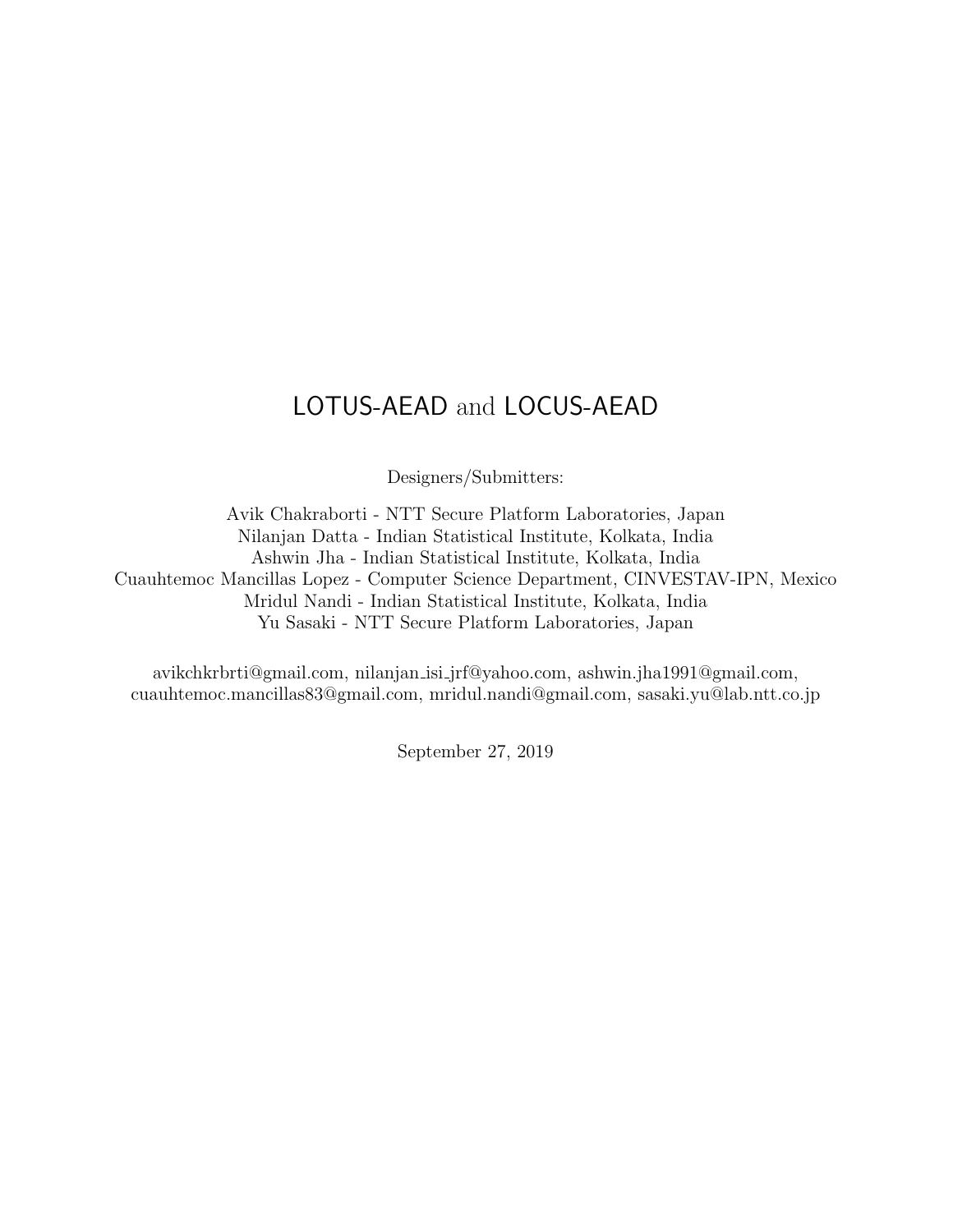## Introduction

In this document, we propose two new modes of operation, called LOTUS-AEAD and LOCUS-AEAD, for lightweight nonce-based authenticated encryption with associated data (NAEAD) functionality. As the name suggests, LOTUS-AEAD and LOCUS-AEAD follow the general design paradigms of popular NAEAD modes OTR [\[9\]](#page-20-0) and OCB [\[8,](#page-20-1) [7\]](#page-20-2), respectively. However, we remark that LOTUS-AEAD and LOCUS-AEAD introduce several key changes (see section [2.1](#page-3-0) for more details) in order to add new features. Some of the important changes include nonce-based rekeying, intermediate checksum based tag generation, short-tweak based domain separation etc.

LOTUS-AEAD and LOCUS-AEAD, achieve higher NAEAD security bounds with lighter primitives. They allow close to  $2^{64}$  data and  $2^{128}$  time limit, when instantiated by a block cipher with 64-bit block and 128-bit key. Notably, they satisfy the NIST lightweight standardization requirements, even with a 64-bit block cipher. To the best of our knowledge, none of the existing NAEAD modes satisfy this criteria while maintaining a state size comparable to LOTUS-AEAD and LOCUS-AEAD. Both LOTUS-AEAD and LOCUS-AEAD are fully parallelizable, and provide integrity security even when the decryption algorithm releases unverified plaintext. These modes are quite versatile, in the sense that, they are equally suitable for memory constrained environments, and high performance applications.

We instantiate LOTUS-AEAD and LOCUS-AEAD with TweGIFT-64, a tweakable variant of the GIFT-64- 128 [\[3\]](#page-20-3) block cipher. TweGIFT-64 is a dedicated design, built upon the original GIFT-64-128 block cipher, for efficient processing of small tweak values of size 4-bit. TweGIFT-64 provides sufficient security while maintaining the lightweight features of GIFT-64-128.

We propose TweGIFT-64 LOTUS-AEAD and TweGIFT-64 LOCUS-AEAD, the TweGIFT-64 based instantiations of LOTUS-AEAD and LOCUS-AEAD, respectively, as our concrete submissions. We fix TweGIFT-64 LOTUS-AEAD as our primary submission to the standardization process.

### 1.1 Notations and Conventions

For  $n \in \mathbb{N}$ , we write  $\{0,1\}^+$  $\{0,1\}^+$  $\{0,1\}^+$  and  $\{0,1\}^n$  to denote the set of all non-empty binary<sup>1</sup> strings, and the set of all *n*-bit binary strings, respectively. We write  $\lambda$  to denote the empty string, and  $\{0,1\}^* = \{0,1\}^+ \cup \{\lambda\}$ . For  $A \in \{0,1\}^*, |A|$  denotes the length (number of the bits) of A, where  $|\lambda| = 0$  by convention. For all practical purposes, we use the little-endian format for representing binary strings, i.e. the least significant bit is the right most bit. For any non-empty binary string  $X, (X_{k-1},...,X_0) \stackrel{n}{\leftarrow} x$  denotes the *n*-bit block parsing of X, where  $|X_i| = n$  for  $0 \le i \le k-2$ , and  $1 \le |X_{k-1}| \le n$ . For  $A, B \in \{0,1\}^*$  and  $|A| = |B|$ , we write  $A \oplus B$ to denote the bitwise XOR of A and B.

For  $n, \tau, \kappa \in \mathbb{N}$ ,  $\mathsf{E}-n/\tau/\kappa$  denotes a tweakable block cipher family  $\mathsf{E}$ , parametrized by the block length n, tweak length  $\tau$ , and key length  $\kappa$ . For  $K \in \{0,1\}^{\kappa}$ ,  $T \in \{0,1\}^{\tau}$ , and  $M \in \{0,1\}^n$ , we use  $\mathbb{E}_{K,T}(M) :=$  $\widetilde{\mathsf{E}}(K,T,M)$  to denote invocation of the encryption function of  $\widetilde{\mathsf{E}}$  on input K, T, and M. The decryption function is analogously defined as  $\widetilde{\mathsf{E}}_{K,T}^{-1}(M)$ . We fix positive even integers  $n, \tau, \kappa, r$ , and t to denote the block size, tweak size, key size, nonce size, and tag size, respectively, in bits. Throughout this document, we fix  $n = 64$ ,  $\tau = 4$ , and  $\kappa = 128$ ,  $r = \kappa$ , and  $t = n$ .

<sup>&</sup>lt;sup>1</sup>Alphabet set is  $\{0, 1\}$ .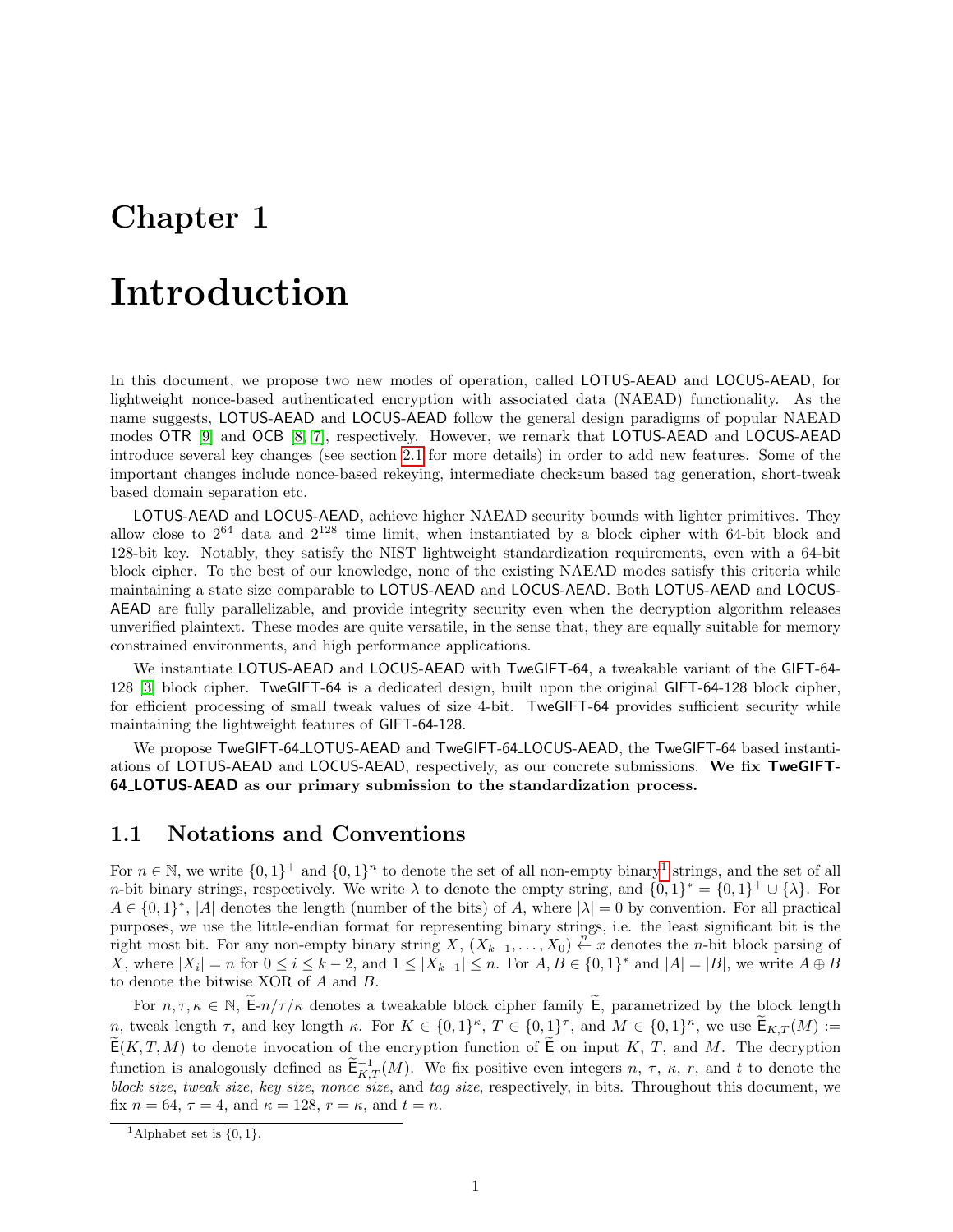We sometime use the terms (complete) blocks for n-bit strings, and partial blocks for m-bit strings, where  $m < n$ . Throughout, we use the function **ozs**, defined by the mapping

$$
\forall X \in \bigcup_{m=1}^n \{0,1\}^m, \quad X \mapsto \begin{cases} 0^{n-|X|-1}\|1\|X & \text{ if } |X| < n, \\ X & \text{ otherwise,} \end{cases}
$$

as the padding rule to map partial blocks to complete blocks. Note that the mapping is injective over partial blocks. For any  $X \in \{0,1\}^+$  and  $0 \le i \le |X|-1$ ,  $x_i$  denotes the *i*-th bit of X. The function chop takes a string X and an integer  $i \leq |X|$ , and returns the least significant i bits of X, i.e.  $x_{i-1} \cdots x_0$ .

#### <span id="page-2-0"></span>1.1.1 Finite Field Arithmetic

The set  $\{0,1\}^{\kappa}$  can be viewed as the finite field  $\mathbb{F}_{2^{\kappa}}$  consisting of  $2^{\kappa}$  elements. We interchangeably think of an element  $A \in \mathbb{F}_{2^{\kappa}}$  in any of the following ways: (i) as a  $\kappa$ -bit string  $a_{\kappa-1} \dots a_1 a_0 \in \{0,1\}^{\kappa}$ ; (ii) as a polynomial  $A(x) = a_{\kappa-1}x^{\kappa-1} + a_{\kappa-2}x^{\kappa-2} + \cdots + a_1x + a_0$  over the field  $\mathbb{F}_2$ ; (iii) a non-negative integer  $a < 2^{\kappa}$ ; (iv) an abstract element in the field. Addition in  $\mathbb{F}_{2^{\kappa}}$  is just bitwise XOR of two  $\kappa$ -bit strings, and hence denoted by  $\oplus$ .  $P(x)$  denotes the primitive polynomial used to represent the field  $\mathbb{F}_{2^{\kappa}}$ , and  $\alpha$  denotes the primitive element in this representation. The multiplication of  $A, B \in \mathbb{F}_{2^{\kappa}}$  is defined as  $A \odot B := A(x) \cdot B(x)$ (mod  $P(x)$ ), i.e. polynomial multiplication modulo  $P(x)$  in  $\mathbb{F}_2$ . For  $\kappa = 128$ , we fix the primitive polynomial

$$
P(x) = x^{128} + x^7 + x^2 + x + 1.
$$
\n(1.1)

Then,  $\alpha$ , the primitive element, is  $2 \in \mathbb{F}_{128}$ . It is well-known [\[10,](#page-20-4) [7\]](#page-20-2) that multiplication of any field element with  $\alpha$  is computationally efficient. For any  $A \in \mathbb{F}_{2^{128}}$ , we have

$$
A \odot \alpha = \begin{cases} A \ll 1 & \text{if } a_{|A|-1} = 0, \\ (A \ll 1) \oplus 0^{120} 10000111 & \text{if } a_{|A|-1} = 1. \end{cases}
$$

Clearly, we need one shift and one conditional XOR. We refer to this process of multiplying any element  $A \in \mathbb{F}_{2^{128}}$  with  $\alpha$ , by  $\alpha$ -multiplication.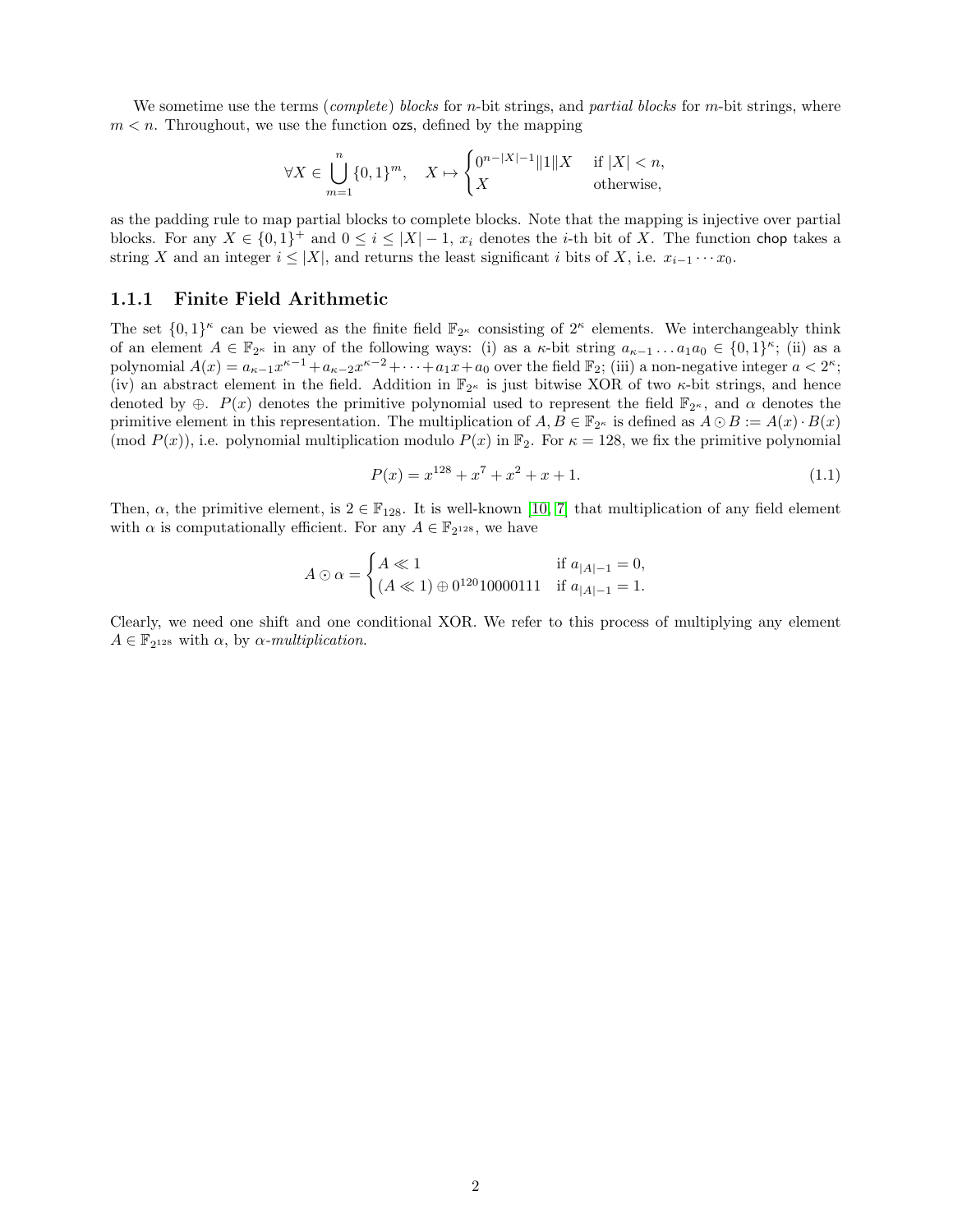# Specification

In this chapter, we present the specifications of LOTUS-AEAD and LOCUS-AEAD along with their underlying block cipher TweGIFT-64. We also give detailed algorithmic descriptions for the modes. Finally, we list the recommended instantiations, TweGIFT-64 LOTUS-AEAD and TweGIFT-64 LOCUS-AEAD.

### <span id="page-3-0"></span>2.1 LOTUS-AEAD and LOCUS-AEAD Modes

The encryption algorithm of both LOTUS-AEAD and LOCUS-AEAD modes receives an encryption key  $K \in$  $\{0,1\}^{\kappa}$ , a nonce  $N \in \{0,1\}^{\kappa}$ , an associated data  $A \in \{0,1\}^*$ , and a message  $M \in \{0,1\}^*$  as inputs, and returns a ciphertext  $C \in \{0,1\}^{|M|}$ , and a tag  $T \in \{0,1\}^n$ . The decryption algorithm receives a key  $K \in \{0,1\}^{\kappa}$ , a nonce  $N \in \{0,1\}^{\kappa}$ , an associated data  $A \in \{0,1\}^*$ , a ciphertext  $C \in \{0,1\}^*$ , and a tag  $T \in \{0,1\}^n$  as inputs, and returns the plaintext  $M \in \{0,1\}^{|C|}$  corresponding to C, if T authenticates.

Both LOTUS-AEAD and LOCUS-AEAD operate on n-bit blocks and use a tweakable block cipher  $E-n/\tau/\kappa$ as the underlying primitive. Both the algorithms share a common initialization and associated data processing phase. During the initialization phase, the  $\kappa$ -bit nonce N is XORed with the  $\kappa$ -bit secret key K to generate a  $\kappa$ -bit nonce-dependent encryption key  $K_N$ . Then, an n-bit nonce-dependent masking key  $\Delta_N$  is generated using double encrypting a fixed value (here we have used  $0<sup>n</sup>$ ) with key K and  $K<sub>N</sub>$  successively with E.

#### 2.1.1 Associated Data Processing in LOTUS-AEAD and LOCUS-AEAD

For associated data processing, we parse the data into  $n$ -bit blocks and process them in a similar way as as the hash layer of PMAC [\[5\]](#page-20-5). To process an associated data block, we first update the current key value via  $\alpha$ -multiplication (see section [1.1.1\)](#page-2-0). Next, we XOR the block with  $\Delta_N$  and encrypt the value using E with the fixed tweak 0010 (which we alternatively denote by 2, the integer value corresponding to the binary representation) and the updated key  $K_N$  and finally accumulate the encrypted output by XORing it to the previous checksum value. If the final block is partial, we use the tweak 0011 (or denoted by 3) to process the final block. We refer to the output of associated data processing as the AD checksum. Complete description of the associated data processing is depicted in Fig. [2.1](#page-4-0) and formally specified in Algorithm [1.](#page-5-0)

#### 2.1.2 Description of LOTUS-AEAD

To process a message in LOTUS-AEAD, we parse the data into  $2n$ -bit di-blocks and process them in a similar manner as OTR [\[9\]](#page-20-0). For each message di-block, we apply a simple variant of two-round Feistel. However, instead of one upper layer encryption and one lower layer encryption, here we use two successive encryptions in both upper layer as well in lower layer. The intermediate states in between the encryptions in each layers are used to generate the checksum (that we call intermediate checksum), which helps in obtaining integrity security under RUP setting. To process a di-block, the key is first updated by an  $\alpha$ -multiplication (see section [1.1.1\)](#page-2-0) and the same key is used in the four tweakable block cipher E calls. However, we use different tweaks in the upper and lower layers (tweak 0100 in the upper layer and 0101 in the lower layer) for the purpose of domain separation. Also, we use two different tweaks 1100 and 1101 during the final di-block processing. The final di-block processing is slightly different and uses the length of the final di-block. To generate the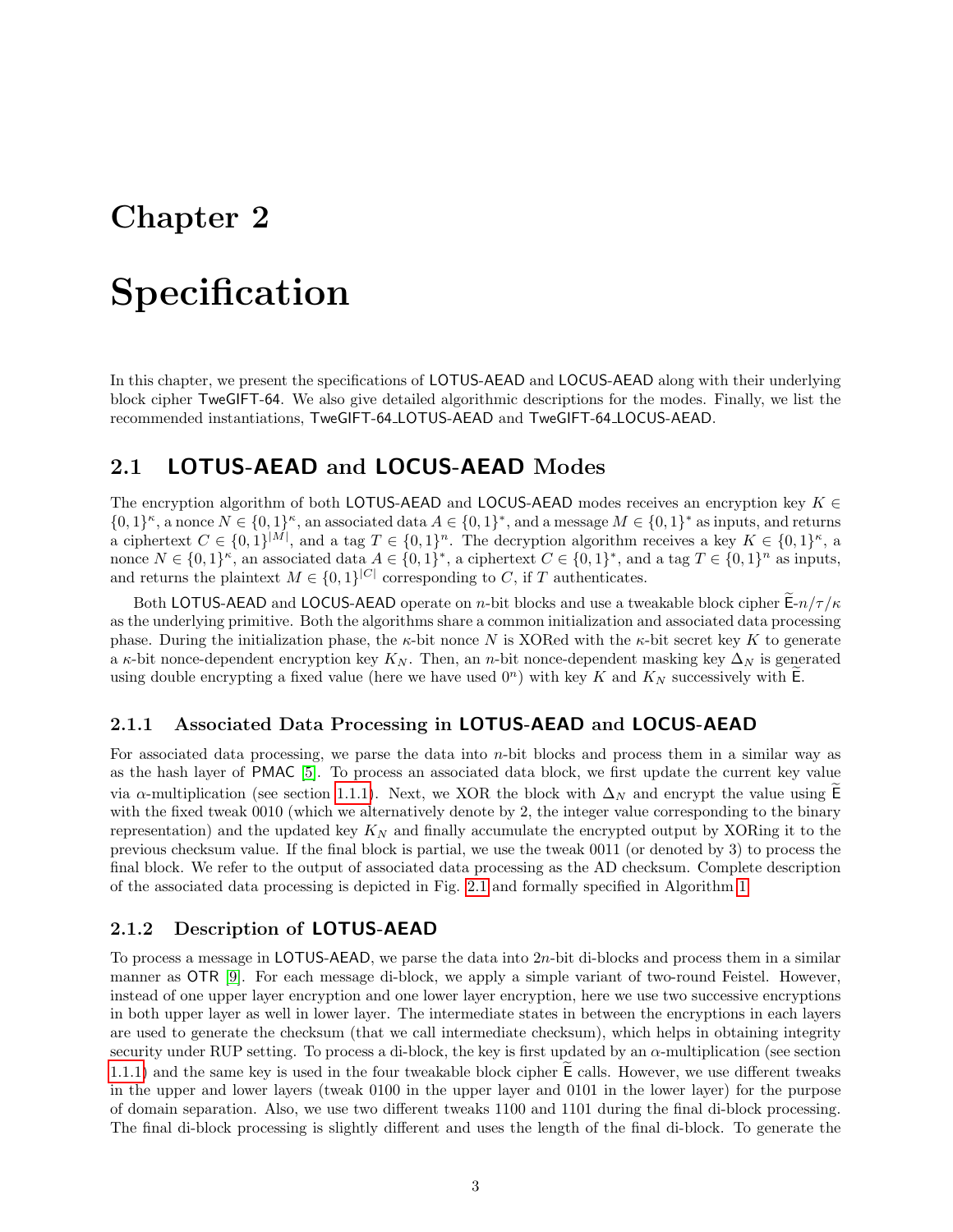<span id="page-4-0"></span>

**Figure 2.1:** Associated Data Processing for both LOCUS-AEAD and LOTUS-AEAD. Here  $\widetilde{\mathsf{E}}_{K_N,2}^i$  denotes invocation of  $\widetilde{\mathsf{E}}$  with key  $\alpha^{i+1} \odot K_N$  and tweak 0010. For the final associated data block, the use of  $\widetilde{\mathsf{E}}_{K_N,2/3}^{a-1}$  indicates invocation of  $\widetilde{\mathsf{E}}$  with key  $\alpha^a \odot K_N$  and tweak 0010 or 0011 depending on whether the final block is full or partial.

<span id="page-4-1"></span>tag, we apply XEX [\[10\]](#page-20-4) like transformation on the XOR of intermediate checksum, AD checksum, and the final message block. Complete specification of LOTUS-AEAD authenticated encryption is given in Algorithm [1.](#page-5-0) Corresponding verification-decryption algorithm can be found in Algorithm [2.](#page-6-0) Figure [2.2](#page-4-1) gives a pictorial description of the encryption process.



Figure 2.2: Processing of an m block message M and Tag Generation for LOTUS-AEAD. The upper left part shows the message processing of an intermediate di-block and the upper right part depicts the message processing of the final di-block. The lower part shows the tag generation process. c denotes the number of di-blocks in the message i.e.  $c = \lfloor m/2 \rfloor - 1$ . The dotted part in the final di-block is executed only when the message has even number of blocks. We use the notation  $\widetilde{\mathsf{E}}_{K_N,j}$  to denote invocation of  $\widetilde{\mathsf{E}}$  with key  $\alpha^{a+i+1} \odot K_N$  and tweak j, where a denotes the number of blocks of associated data corresponding to the message. Here  $W_{\oplus}$  denotes the intermediate checksum value and  $V_{\oplus}$  denotes the AD checksum value.  $\langle \text{len} \rangle_n$  is used to denote the n bit representation of the size of the final di-block in bits.

#### 2.1.3 Description of LOCUS-AEAD

To process a message in LOCUS-AEAD, we parse the data into  $n$ -bit blocks and process them in a similar manner as OCB [\[11\]](#page-20-6). For each of the message blocks, we first mask the block, then encrypt with the tweakable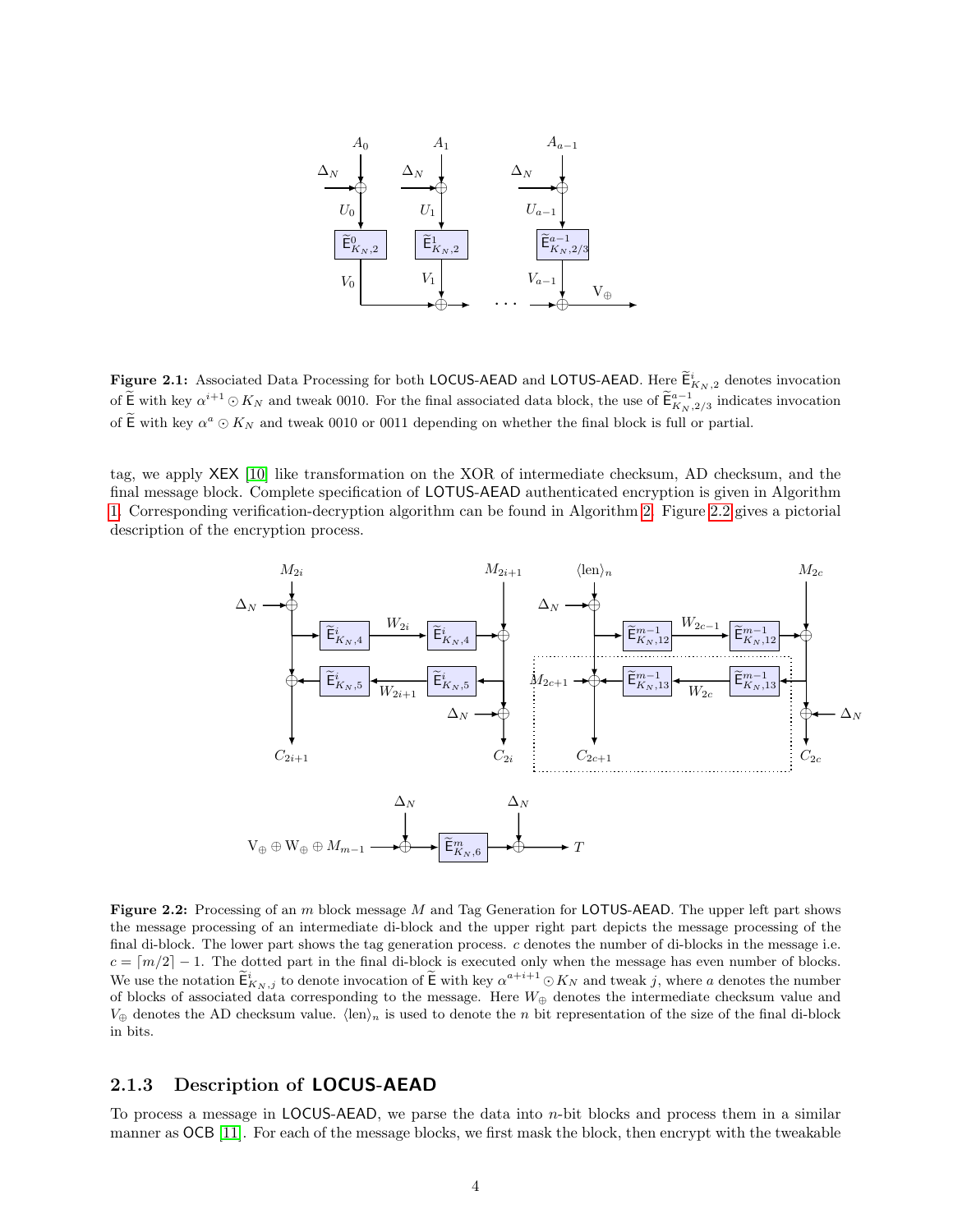<span id="page-5-0"></span>

|  |  |  |  |  | Algorithm 1 The encryption algorithm of LOTUS-AEAD. |
|--|--|--|--|--|-----------------------------------------------------|
|--|--|--|--|--|-----------------------------------------------------|

1: function LOTUS-AEAD\_ $\widetilde{E}$ .enc $(K, N, A, M)$ <br>2:  $C \leftarrow \perp, W_{\oplus} \leftarrow 0, V_{\oplus} \leftarrow 0$  $C \leftarrow \perp, W_{\oplus} \leftarrow 0, V_{\oplus} \leftarrow 0$ 3:  $(K_N, \Delta_N) \leftarrow \text{init}(K, N)$ 4: if  $|A| \neq 0$  then 5:  $(K_N, V_{\oplus}) \leftarrow \text{proc\_ad}(K_N, \Delta_N, A)$ 6: if  $|M| \neq 0$  then 7:  $(K_N, W_{\oplus}, C) \leftarrow \text{proc\_pt}(K_N, \Delta_N, M)$ 8:  $T \leftarrow \text{proc\_tg}(K_N, \Delta_N, V_{\oplus}, W_{\oplus})$ 9: return  $(C, T)$ 10: function  $init(K, N)$ 11:  $Y \leftarrow \widetilde{\mathsf{E}}_{K,0}(0^n)$ 12:  $K_N \leftarrow K \oplus N$ 13:  $\Delta_N \leftarrow \widetilde{\mathsf{E}}_{K_N,1}(Y)$ 14: return  $(K_N, \Delta_N)$ 15: function proc\_ad( $K_N, \Delta_N, A$ ) 16:  $L \leftarrow K_N$ 17:  $(A_{a-1},\ldots,A_0)\stackrel{n}{\leftarrow} A$ 18: for  $i = 0$  to  $a - 2$  do 19:  $X \leftarrow A_i \oplus \Delta_N$ 20:  $L \leftarrow L \odot \alpha$ 21:  $V \leftarrow \widetilde{\mathsf{E}}_{L,2}(X)$ <br>
22:  $V_{\oplus} \leftarrow V_{\oplus} \oplus V$  $V_\oplus \leftarrow V_\oplus \oplus V$ 23:  $X \leftarrow \text{ozs}(A_{a-1}) \oplus \Delta_N$ 24:  $L \leftarrow L \odot \alpha$ 25:  $V \leftarrow (|A_{a-1}| = n)$ ?  $\widetilde{\mathsf{E}}_{L,2}(X) : \widetilde{\mathsf{E}}_{L,3}(X)$ <br>26:  $V_{\oplus} \leftarrow V_{\oplus} \oplus V$  $V_{\oplus} \leftarrow V_{\oplus} \oplus V$ 27: return  $(L, V_{\oplus})$ 1: function proc\_pt( $K_N, \Delta_N, M$ ) 2:  $L \leftarrow K_N$ 3:  $(M_{m-1},\ldots,M_0)\stackrel{n}{\leftarrow}M$ 4:  $d = \lceil m/2 \rceil$ 5: for  $i = 0$  to  $d - 2$  do 6:  $j = 2i$ 7:  $X_1 \leftarrow M_i \oplus \Delta_N$ 8:  $L \leftarrow L \odot \alpha$ 9:  $W_1 \leftarrow \widetilde{\mathsf{E}}_{L,4}(X_1)$ <br>10:  $Y_1 \leftarrow \widetilde{\mathsf{E}}_{L,4}(W_1)$ 10:  $Y_1 \leftarrow \widetilde{\mathsf{E}}_{L,4}(W_1)$ <br>11:  $X_2 \leftarrow Y_1 \oplus M_{i+1}$  $X_2 \leftarrow Y_1 \oplus M_{j+1}$ 12:  $W_2 \leftarrow \widetilde{\mathsf{E}}_{L,5}(X_2)$ 13:  $Y_2 \leftarrow \widetilde{\mathsf{E}}_{L,5}(W_2)$ <br>14:  $W_{\oplus} \leftarrow W_{\oplus} \oplus W$  $W_{\oplus} \leftarrow W_{\oplus} \oplus W_1 \oplus W_2$ 15:  $C_i \leftarrow X_2 \oplus \Delta_N$ 16:  $C_{j+1} \leftarrow X_1 \oplus Y_2$ 17:  $X_1 \leftarrow \langle |M| - 2(d-1)n \rangle_n \oplus \Delta_N$ 18:  $L \leftarrow L \odot \alpha$ 19:  $W_1 \leftarrow \widetilde{\mathsf{E}}_{L,12}(X_1)$ <br>
20:  $Y_1 \leftarrow \widetilde{\mathsf{E}}_{L,12}(W_1)$ 20:  $Y_1 \leftarrow \widetilde{\mathsf{E}}_{L,12}(W_1)$ <br>
21:  $X_2 \leftarrow Y_1 \oplus M_{2d}$  $X_2 \leftarrow Y_1 \oplus M_{2d-2}$ 22:  $C_{2d-2} \leftarrow \text{chop}(X_2 \oplus \Delta_N, |M_{2d-2}|)$ 23:  $W_{\oplus} \leftarrow W_{\oplus} \oplus W_1$ 24:  $C \leftarrow (C_{2d-2}, \ldots, C_0)$ 25: if  $2d = m$  then 26:  $W_2 \leftarrow \widetilde{\mathsf{E}}_{L,13}(X_2)$ 27:  $W_{\oplus} \leftarrow W_{\oplus} \oplus W_2$ 28:  $Y_2 \leftarrow \widetilde{\mathsf{E}}_{L,13}(W_2)$ <br>
29:  $C_{2d-1} \leftarrow \mathsf{chop}(\lambda)$  $C_{2d-1} \leftarrow \mathsf{chop}(X_1 \oplus Y_2, |M_{2d-1}|) \oplus M_{2d-1}$ 30:  $C \leftarrow C_{2d-1} || C$ 31:  $W_{\oplus} \leftarrow W_{\oplus} \oplus M_{m-1}$ 32: return  $(L, W_{\oplus}, C)$ 33: function proc\_tg( $K_N, \Delta_N, V_{\oplus}, W_{\oplus}$ ) 34:  $L \leftarrow K_N \odot \alpha$ 35:  $T \leftarrow \widetilde{\mathsf{E}}_{L,6}(V_{\oplus} \oplus W_{\oplus} \oplus \Delta_N) \oplus \Delta_N$ <br>36: **return** T return  $T$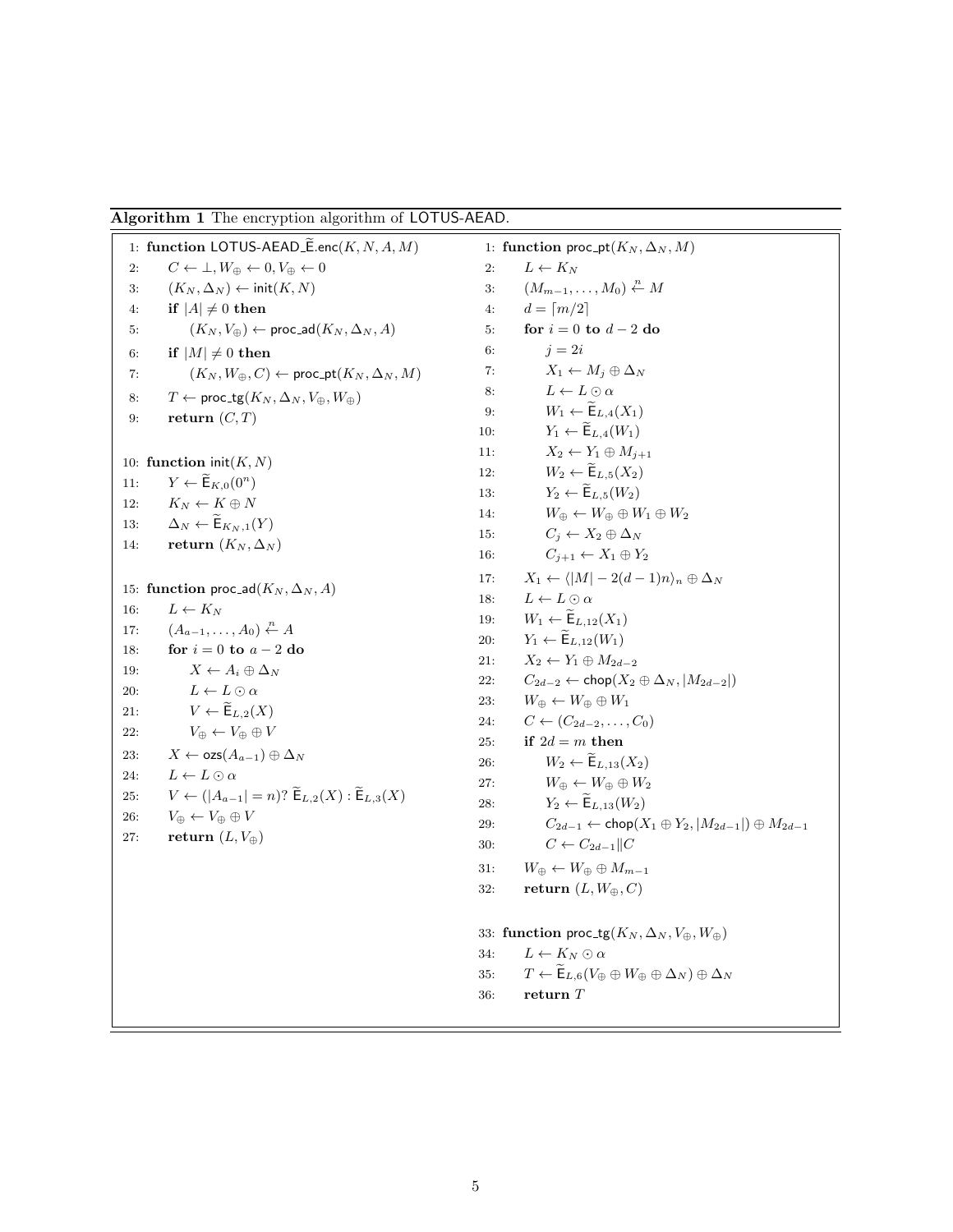<span id="page-6-0"></span>Algorithm 2 The verification-decryption algorithm of LOTUS-AEAD. The subroutine proc\_ad and proc\_tag are identical to the one used in the encryption algorithm of LOTUS-AEAD.

|     | 1: function LOTUS-AEAD_ $\widetilde{\mathsf{E}}.\mathsf{dec}(K, N, A, C, T)$ |     | 1: function proc-ct( $K_N, \Delta_N, C$ )                                            |
|-----|------------------------------------------------------------------------------|-----|--------------------------------------------------------------------------------------|
| 2:  | $M \leftarrow \perp, W_{\oplus} \leftarrow 0, V_{\oplus} \leftarrow 0$       | 2:  | $L \leftarrow K_N$                                                                   |
| 3:  | $(K_N, \Delta_N) \leftarrow \text{init}(K, N)$                               | 3:  | $(C_{m-1},\ldots,C_0)\overset{n}{\leftarrow} C$                                      |
| 4:  | if $ A  \neq 0$ then                                                         | 4:  | $d = \lceil m/2 \rceil$                                                              |
| 5:  | $(K_N, V_{\oplus}) \leftarrow \mathsf{proc}\_\mathsf{ad}(K_N, \Delta_N, A)$  | 5:  | for $i = 0$ to $d - 2$ do                                                            |
| 6:  | if $ M  \neq 0$ then                                                         | 6:  | $j=2i$                                                                               |
| 7:  | $(K_N, W_{\oplus}, M) \leftarrow \text{proc\_ct}(K_N, \Delta_N, C)$          | 7:  | $L \leftarrow L \odot \alpha$                                                        |
| 8:  | $T' \leftarrow \mathsf{proc\_tg}(K_N, \Delta_N, V_{\oplus}, W_{\oplus})$     | 8:  | $X_1 \leftarrow C_i \oplus \Delta_N$                                                 |
| 9:  | if $T' = T$ then                                                             | 9:  | $W_1 \leftarrow \widetilde{\mathsf{E}}_{L,5}(X_1)$                                   |
| 10: | return $M$                                                                   | 10: | $Y_1 \leftarrow \widetilde{\mathsf{E}}_{L,5}(W_1)$                                   |
| 11: | else                                                                         | 11: | $X_2 \leftarrow C_{i+1} \oplus Y_1$                                                  |
| 12: | return $\perp$                                                               | 12: | $W_2 \leftarrow \widetilde{\mathsf{E}}_{L,4}(X_2)$                                   |
|     |                                                                              | 13: | $Y_2 \leftarrow \widetilde{\mathsf{E}}_{L,4}(W_2)$                                   |
|     |                                                                              | 14: | $W_{\oplus} \leftarrow W_{\oplus} \oplus W_1 \oplus W_2$                             |
|     |                                                                              | 15: | $M_i \leftarrow X_2 \oplus \Delta_N$                                                 |
|     |                                                                              | 16: | $M_{i+1} \leftarrow Y_2 \oplus X_1$                                                  |
|     |                                                                              | 17: | $X_1 \leftarrow \langle  C  - 2(d-1)n \rangle_n \oplus \Delta_N$                     |
|     |                                                                              | 18: | $L \leftarrow L \odot \alpha$                                                        |
|     |                                                                              | 19: | $W_1 \leftarrow \widetilde{\mathsf{E}}_{L,12}(X_1)$                                  |
|     |                                                                              | 20: | $Y_1 \leftarrow \widetilde{\mathsf{E}}_{L,12}(W_1)$                                  |
|     |                                                                              | 21: | $M_{2d-2} \leftarrow \mathsf{chop}(Y_1 \oplus \Delta_N,  C_{2d-2} ) \oplus C_{2d-2}$ |
|     |                                                                              | 22: | $X_2 \leftarrow Y_1 \oplus M_{2d-2}$                                                 |
|     |                                                                              | 23: | $W_{\oplus} \leftarrow W_{\oplus} \oplus W_1$                                        |
|     |                                                                              | 24: | $M \leftarrow (M_{2d-2}, \ldots, M_0)$                                               |
|     |                                                                              | 25: | if $2d = m$ then                                                                     |
|     |                                                                              | 26: | $W_2 \leftarrow \widetilde{\mathsf{E}}_{L,13}(X_2)$                                  |
|     |                                                                              | 27: | $W_{\oplus} \leftarrow W_{\oplus} \oplus W_2$                                        |
|     |                                                                              | 28: | $Y_2 \leftarrow \widetilde{\mathsf{E}}_{L,13}(W_2)$                                  |
|     |                                                                              | 29: | $M_{2d-1} \leftarrow \mathsf{chop}(X_1 \oplus Y_2,  C_{2d-1} ) \oplus C_{2d-1}$      |
|     |                                                                              | 30: | $M \leftarrow M_{2d-1}    M$                                                         |
|     |                                                                              | 31: | $W_{\oplus} \leftarrow W_{\oplus} \oplus M_{m-1}$                                    |
|     |                                                                              | 32: | return $(L, W_{\oplus}, M)$                                                          |
|     |                                                                              |     |                                                                                      |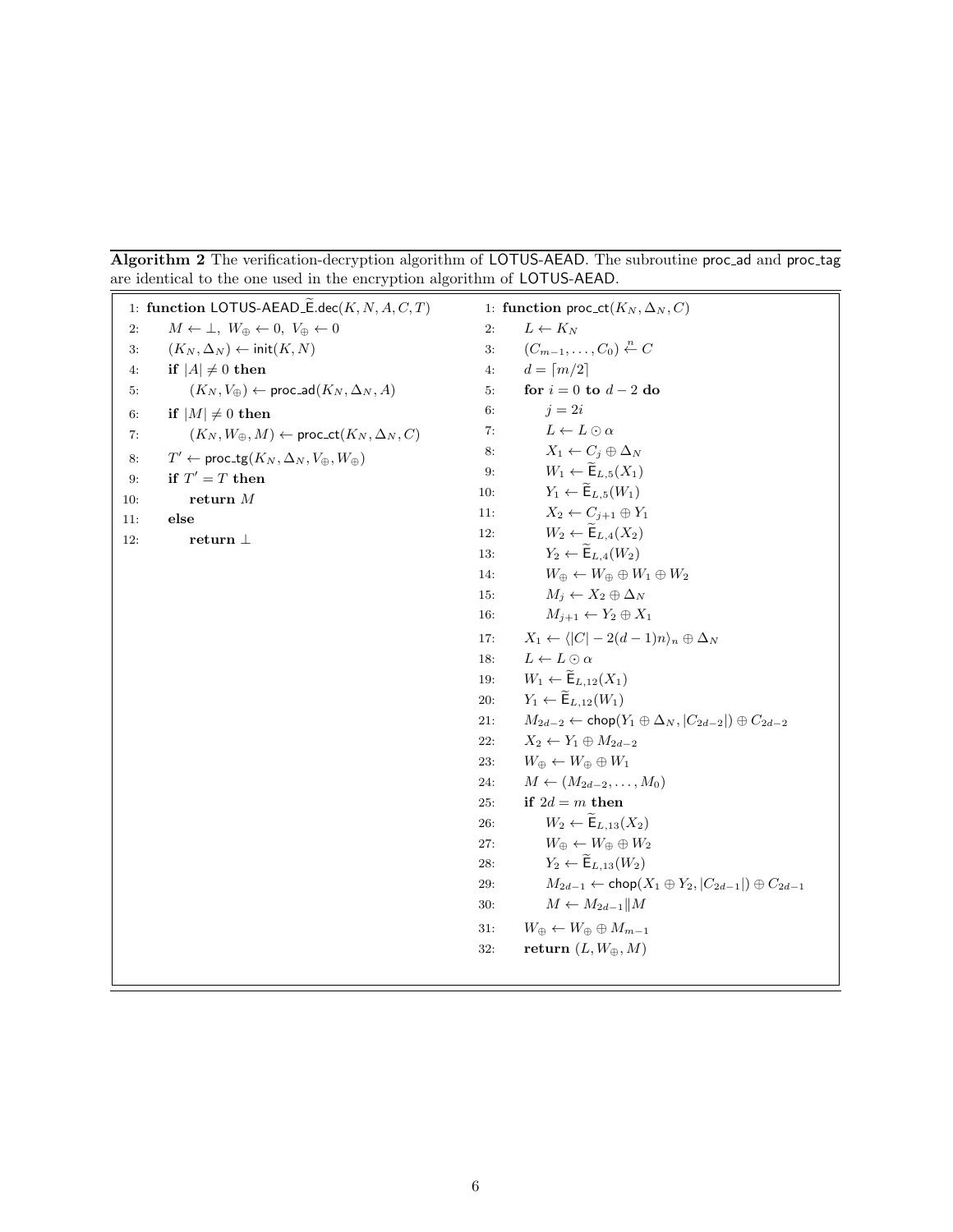block cipher twice and then again mask to obtain the corresponding ciphertext block. Similar to OTR, the  $\Delta_N$  masking is same along a query and the intermediate states ( $W_i$  in Fig. [2.3\)](#page-7-0) between the two block cipher calls are XORed together to generate the intermediate checksum. For the last message block, instead of applying XEX on the message block, we apply it on the final block message length and XOR the output with the final message block. This strategy ensures identical processing for complete or incomplete final blocks. Again, similar to LOTUS-AEAD, we update the key by  $\alpha$ -multiplication (see section [1.1.1\)](#page-2-0) before each block processing, and we use tweak 4 and 5 for non-final and final blocks respectively. The tag is generated identically to that of LOTUS-AEAD. The complete specification of LOCUS-AEAD authenticated encryption and corresponding verification-decryption algorithm is given in Algorithm [3.](#page-8-0) The message processing part of the encryption algorithm is depicted in Fig. [2.3.](#page-7-0)

<span id="page-7-0"></span>

**Figure 2.3:** Processing of an m block message M and tag generation for LOCUS-AEAD.  $\langle \text{len} \rangle_n$  is used to denote the n bit representation of the size of the final block in bits. W⊕ denotes the intermediate checksum value and  $V_{\oplus}$ denotes the AD checksum value.  $\tilde{\mathsf{E}}_{K_N,j}^i$  is defined in a similar manner as in Fig. [2.2.](#page-4-1)

## 2.2 The TweGIFT-64 Tweakable Block Cipher

TweGIFT-64, or more formally TweGIFT-64/4/128, is a 64-bit tweakable block cipher with 4-bit tweak and 128-bit key. As the name suggests, it is a tweakable variant of GIFT-64-128 [\[3\]](#page-20-3) block cipher. TweGIFT-64 is composed of 28 rounds and each round consists following operations:

<span id="page-7-1"></span>SubCells: TweGIFT-64 employs the same invertible 4-bit S-box as GIFT-64-128 and applies it to each nibble of the cipher state. Description of this S-box is given in Table [2.1.](#page-7-1)

| ∼<br>u |          |     | —        |             | <b>.</b> | - | - |        | ັ<br>ັ   | . . | $-$<br>— | $\sim$ | - | –<br>n | – |
|--------|----------|-----|----------|-------------|----------|---|---|--------|----------|-----|----------|--------|---|--------|---|
| $\sim$ | <b>.</b> | . . | <b>.</b> | $\sim$<br>◡ | ີ        | - | ັ | -<br>— | <u>.</u> | —   |          | ٠      |   | ◡      | _ |

Table 2.1: The GIFT S-Box GS. Each value is a hexadecimal number.

PermBits: TweGIFT-64 also uses the same bit permutation that was used in GIFT-64-128. This bit mapping is presented in Table [2.2.](#page-9-0) Note that, this permutation maps bits from bit position  $i$  of the cipher state to bit position  $GP(i)$ , where

$$
GP(i) = 4\lfloor i/16 \rfloor + 16\Big( \big(3\lfloor (i \mod 16)/4 \rfloor + (i \mod 4) \big) \mod 4 \Big) + (i \mod 4).
$$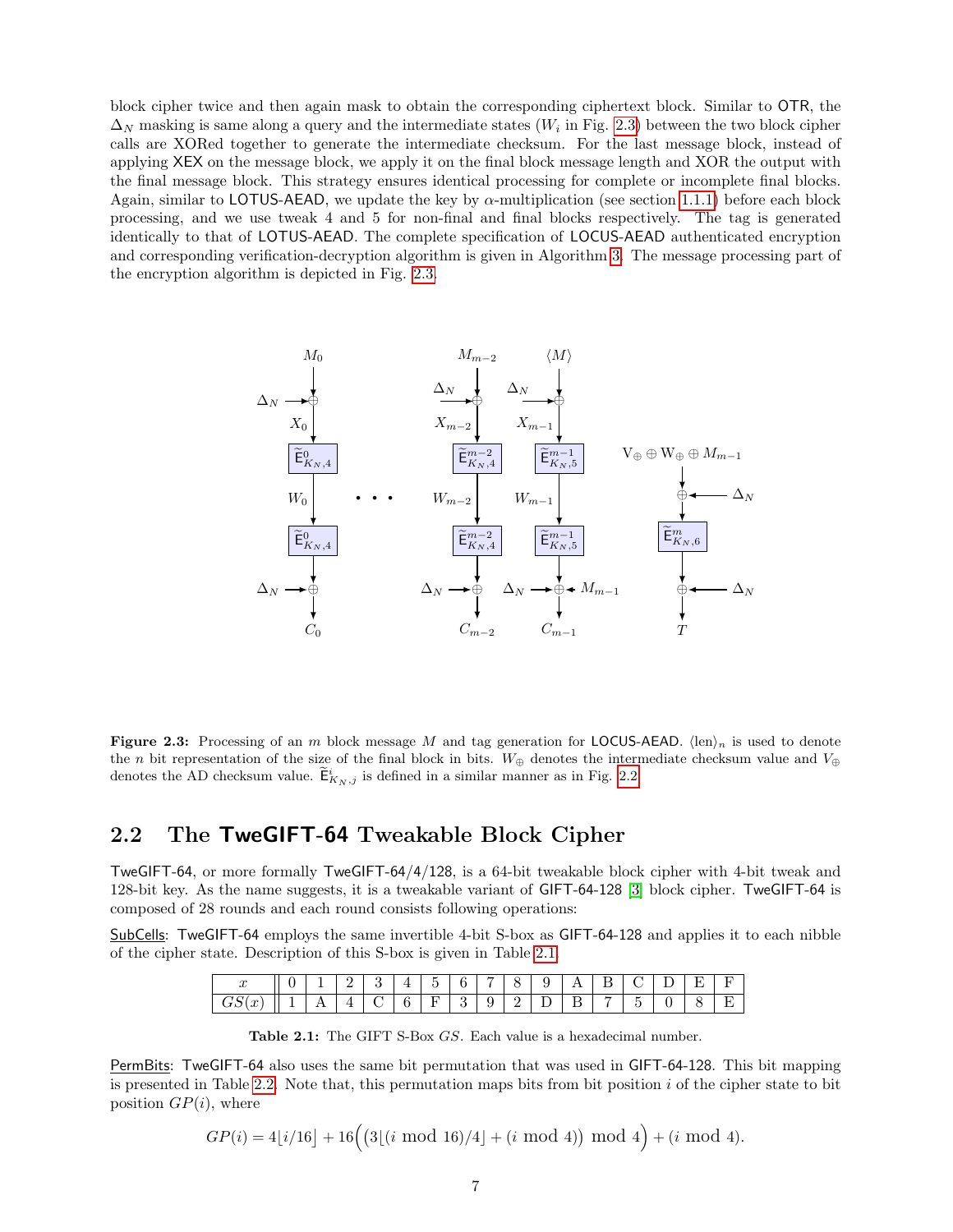<span id="page-8-0"></span>Algorithm 3 The encryption and verification-decryption algorithms of LOCUS-AEAD. The subroutine proc ad and proc tag are identical to the one used in LOTUS-AEAD.

1: function LOCUS-AEAD\_ $\widetilde{\mathsf{E}}$ .enc $(K, N, A, M)$ 2:  $C \leftarrow \perp, W_{\oplus} \leftarrow 0, V_{\oplus} \leftarrow 0$ 3:  $(K_N, \Delta_N) \leftarrow \text{init}(K, N)$ 4: if  $|A| \neq 0$  then 5:  $(K_N, V_{\oplus}) \leftarrow \text{proc\_ad}(K_N, \Delta_N, A)$ 6: if  $|M| \neq 0$  then 7:  $(K_N, W_{\oplus}, C) \leftarrow \text{proc\_pt}(K_N, \Delta_N, M)$ 8:  $T \leftarrow \text{proc\_tg}(K_N, \Delta_N, V_{\oplus}, W_{\oplus})$ 9: return  $(C, T)$ 10: function proc\_pt( $K_N, \Delta_N, M$ ) 11:  $L \leftarrow K_N$ 12:  $(M_{m-1},\ldots,M_0)\stackrel{n}{\leftarrow}M$ 13: **for**  $j = 0$  to  $m - 2$  do 14:  $X \leftarrow M_j \oplus \Delta_N$ 15:  $L \leftarrow L \odot \alpha$ 16:  $W \leftarrow \widetilde{\mathsf{E}}_{L,4}(X)$ 17:  $W_{\oplus} \leftarrow W_{\oplus} \oplus W$ 18:  $Y \leftarrow \widetilde{\mathsf{E}}_{L,4}(W)$ 19:  $C_i \leftarrow Y \oplus \Delta_N$ 20:  $L \leftarrow L \odot \alpha$ 21:  $X \leftarrow \langle |M_{m-1}| \rangle_n \oplus \Delta_N$ 22:  $W \leftarrow \widetilde{\mathsf{E}}_{L,5}(X)$ <br>
23:  $Y \leftarrow \widetilde{\mathsf{E}}_{L,5}(W)$  $Y \leftarrow \widetilde{\mathsf{E}}_{L,5}(W)$ 24:  $C_{m-1} \leftarrow \textsf{chop}(Y \oplus \Delta_N, |M_{m-1}|) \oplus M_{m-1}$ 25:  $W_{\oplus} \leftarrow W_{\oplus} \oplus W \oplus M_{m-1}$ 26:  $C \leftarrow (C_{m-1}, \ldots, C_0)$ 27: return  $(L, W_{\oplus}, C)$ 1: function LOCUS-AEAD\_ $\widetilde{\mathsf{E}}.\mathsf{dec}(K, N, A, C, T)$ 2:  $M \leftarrow \perp, W_{\oplus} \leftarrow 0, V_{\oplus} \leftarrow 0$ 3:  $(K_N, \Delta_N) \leftarrow \text{init}(K, N)$ 4: if  $|A| \neq 0$  then 5:  $(K_N, V_{\oplus}) \leftarrow \text{proc\_ad}(K_N, \Delta_N, A)$ 6: if  $|M| \neq 0$  then 7:  $(K_N, W_{\oplus}, M) \leftarrow \text{proc\_ct}(K_N, \Delta_N, C)$ 8:  $T' \leftarrow \text{proc\_tg}(K_N, \Delta_N, V_{\oplus}, W_{\oplus})$ 9: if  $T' = T$  then 10:  $r_{\text{return }M}$ 11: else 12: return ⊥ 13: function proc\_ct( $K_N, \Delta_N, A, C, T$ ) 14:  $L \leftarrow K_N$ 15:  $(C_{m-1},\ldots,C_0)\stackrel{n}{\leftarrow}C$ 16: for  $j = 0$  to  $m - 2$  do 17:  $Y \leftarrow C_i \oplus \Delta_N$ 18:  $L \leftarrow L \odot \alpha$ 19:  $W \leftarrow \widetilde{\mathsf{E}}_{L,4}^{-1}(Y)$ 20:  $W_{\oplus} \leftarrow W_{\oplus} \oplus W$ 21:  $X \leftarrow \widetilde{\mathsf{E}}_{L,4}^{-1}(W)$ 22:  $M_j \leftarrow X \oplus \Delta_N$ 23:  $L \leftarrow L \odot \alpha$ 24:  $X \leftarrow \langle |C_{m-1}|\rangle_n \oplus \Delta_N$ 25:  $W \leftarrow \widetilde{\mathsf{E}}_{L,5}(X)$ 26:  $Y \leftarrow \widetilde{\mathsf{E}}_{L,5}(W)$ 27:  $M_{m-1} \leftarrow \text{chop}(Y \oplus \Delta_N, |C_{m-1}|) \oplus C_{m-1}$ 28:  $W_{\oplus} \leftarrow W_{\oplus} \oplus W \oplus M_{m-1}$ 29:  $M \leftarrow (M_{m-1}, \ldots, M_0)$ 30: return  $(L, W_{\oplus}, M)$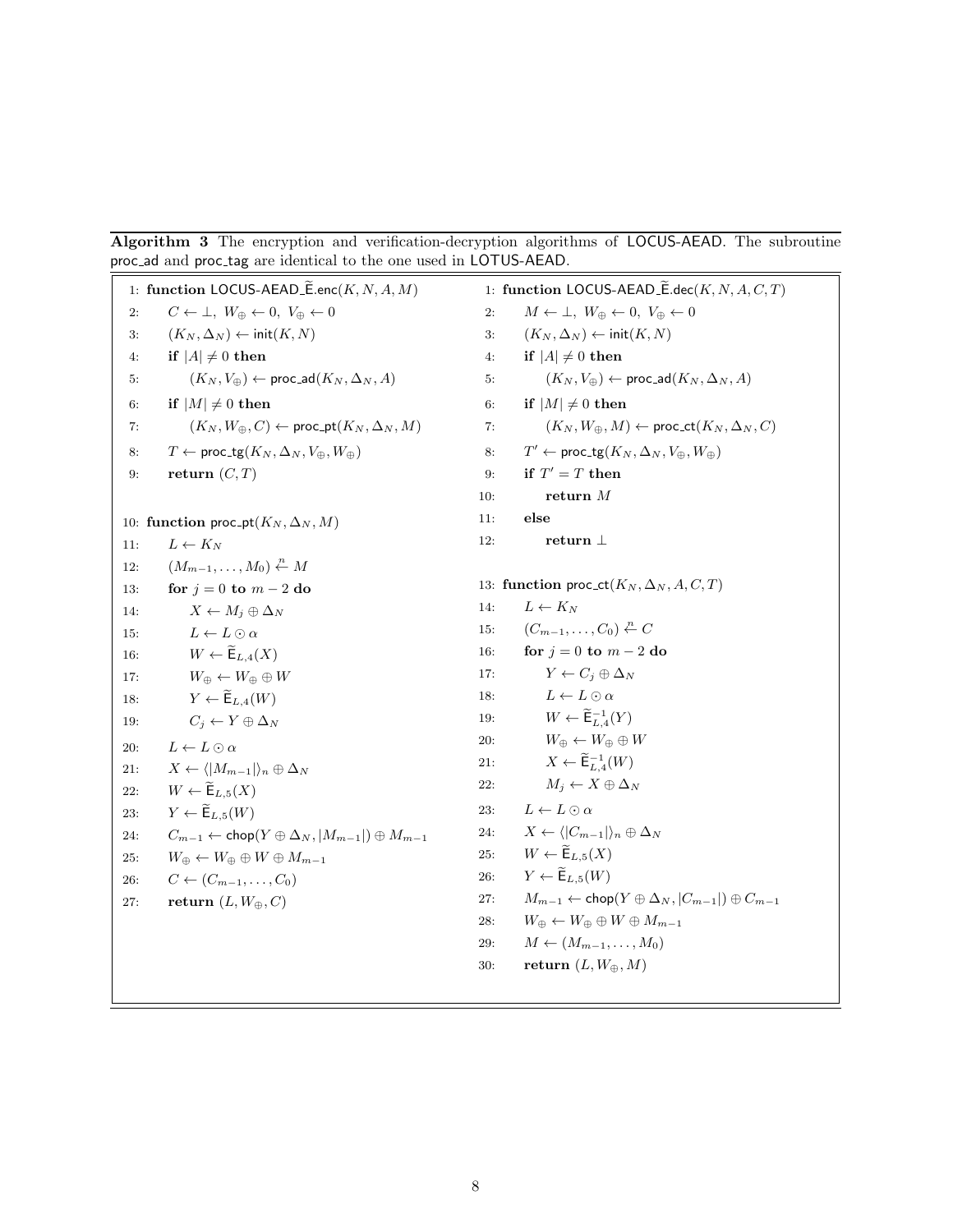<span id="page-9-0"></span>

|          | U        |    | 2  | 3  | 4  | 5  | 6  | ,  | 8  | 9  | 10             | 11 | 12 | 13 | 14 | 15 |
|----------|----------|----|----|----|----|----|----|----|----|----|----------------|----|----|----|----|----|
| GP(i)    | $\theta$ | 17 | 34 | 51 | 48 |    | 18 | 35 | 32 | 49 | $\overline{2}$ | 19 | 16 | 33 | 50 | 3  |
| $\imath$ | 16       | 17 | 18 | 19 | 20 | 21 | 22 | 23 | 24 | 25 | 26             | 27 | 28 | 29 | 30 | 31 |
| GP(i)    | 4        | 21 | 38 | 55 | 52 | 5  | 22 | 39 | 36 | 53 | 6              | 23 | 20 | 37 | 54 | 7  |
| $\imath$ | 32       | 33 | 34 | 35 | 36 | 37 | 38 | 39 | 40 | 41 | 42             | 43 | 44 | 45 | 46 | 47 |
| GP(i)    | 8        | 25 | 42 | 59 | 56 | 9  | 26 | 43 | 40 | 57 | 10             | 27 | 24 | 41 | 58 | 11 |
| $\iota$  | 48       | 49 | 50 | 51 | 52 | 53 | 54 | 55 | 56 | 57 | 58             | 59 | 60 | 61 | 62 | 63 |
| GP(i)    | 12       | 29 | 46 | 63 | 60 | 13 | 30 | 47 | 44 | 61 | 14             | 31 | 28 | 45 | 62 | 15 |

Table 2.2: The GIST Bit-Permutation GP.

AddRoundKey: In this step, a 32-bit round key is extracted from the master key state and added to the cipher state. This operation is also identical to that of GIFT.

AddRoundConstant: A single bit "1" and a 6-bit round constant are XORed into the cipher state at bit position 63, 23, 19, 15, 11, 7 and 3, respectively. The round constants are generated using the same 6-bit affine LFSR as  $SKINNY$  [\[4\]](#page-20-7) and  $GIFT-64-128$  [\[3\]](#page-20-3).

AddTweak: For tweak processing, we first expand the 4-bit tweak into a 16-bit codeword using an efficient linear code and then XOR this expanded codeword to the state at an interval of 4 rounds.

The complete specification of TweGIFT-64 is presented in Algorithm [4.](#page-10-0)

### 2.3 Recommended Instantiations

We recommend the following concrete instantiations:

- TweGIFT-64 LOTUS-AEAD: This is the NAEAD scheme obtained by instantiating the LOTUS-AEAD mode of operation with TweGIFT-64 block cipher. Here, the key size is 128 bits; nonce size is 128 bits; and tag size is 64 bits. We also recommend TweGIFT-64 LOTUS-AEAD, due to its inverse-free nature, as the primary version among our submissions.
- TweGIFT-64 LOCUS-AEAD: This is the NAEAD scheme obtained by instantiating the LOCUS-AEAD mode of operation with TweGIFT-64 block cipher. Here, the key size is 128 bits; nonce size is 128 bits; and tag size is 64 bits.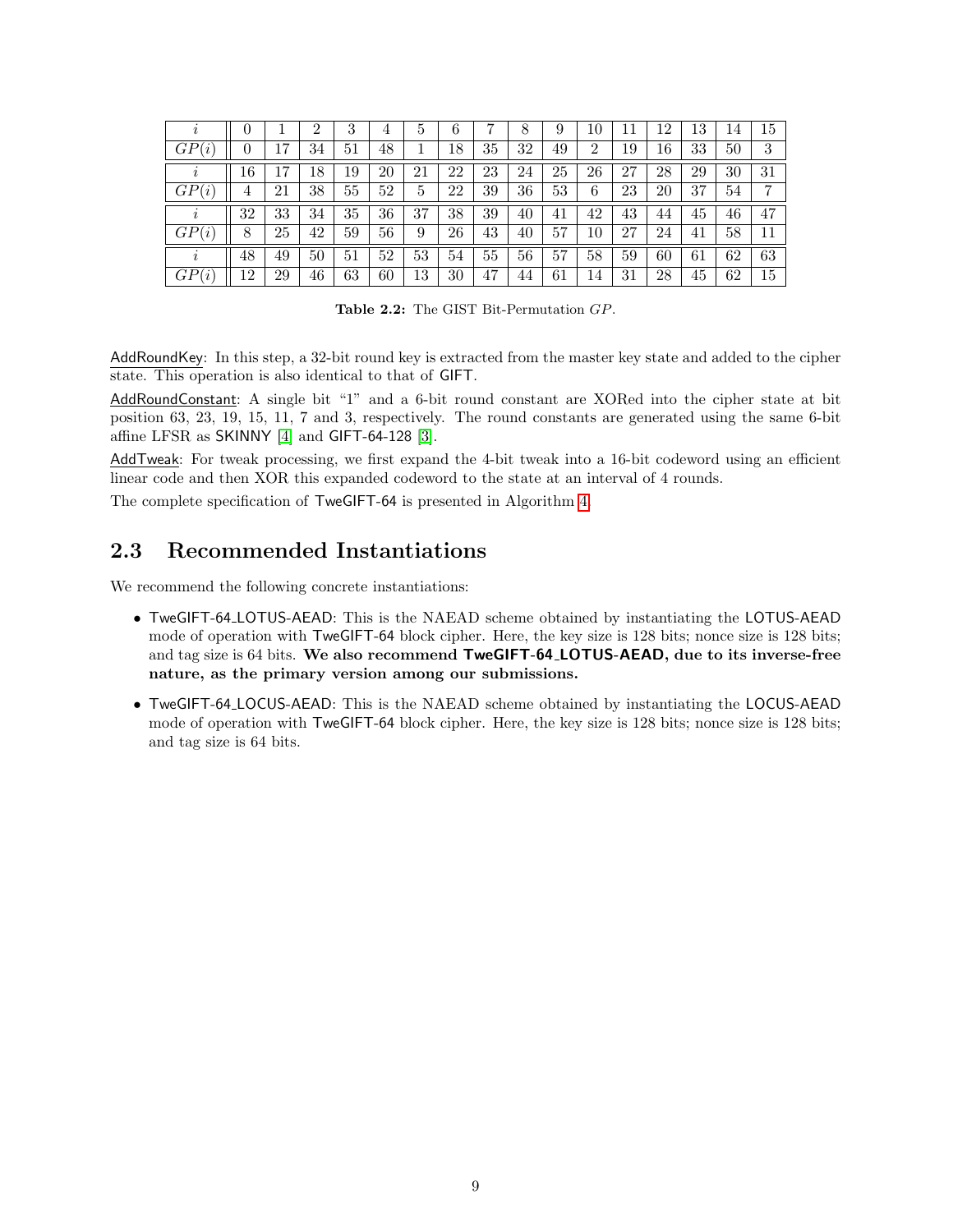<span id="page-10-0"></span>

| Algorithm 4 The TweGIFT-64 tweakable block cipher. |  |  |
|----------------------------------------------------|--|--|
|----------------------------------------------------|--|--|

|     | 1: function ${\sf TweGIFT}(K, t, X)$                                  |     | 1: function $AddTwoak(X,t)$                                                 |
|-----|-----------------------------------------------------------------------|-----|-----------------------------------------------------------------------------|
| 2:  | $C \leftarrow 000000$                                                 | 2:  | $(x_{63},\ldots,x_0)\overset{1}{\leftarrow}X$                               |
| 3:  | for $i = 0$ to 27 do                                                  | 3:  | $(t_3,\ldots,t_0)\overset{1}{\leftarrow}t$                                  |
| 4:  | $X \leftarrow$ SubCells $(X)$                                         | 4:  | $t_{\oplus} \leftarrow t_0 \oplus t_1 \oplus t_2 \oplus t_3$                |
| 5:  | $X \leftarrow$ PermBits $(X)$                                         | 5:  | for $i=0$ to 3 do                                                           |
| 6:  | $(K, X) \leftarrow$ AddRoundKey $(K, X)$                              | 6:  | $t_{i+4} \leftarrow t_i \oplus t_{\oplus}$                                  |
| 7:  | $(C, X) \leftarrow$ AddRoundConstant $(C, X)$                         | 7:  | $t_{158} \leftarrow t_{70}$                                                 |
| 8:  | if $i \in \{3, 7, 11, 15, 19, 23\}$ then                              | 8:  | for $i = 0$ to 15 do                                                        |
| 9:  | $X \leftarrow \mathsf{AddTwoak}(X, t)$                                | 9:  | $x_{4i+2} \leftarrow x_{4i+2} \oplus t_i$                                   |
| 10: | return $X$                                                            | 10: | return $X$                                                                  |
|     |                                                                       |     |                                                                             |
|     | 11: function $\mathsf{SubCells}(X)$                                   |     | 11: function PermBits $(X)$                                                 |
| 12: | $(x_{15},,x_0) \stackrel{4}{\leftarrow} X$                            | 12: | $(x_{63},\ldots,x_0)\overset{1}{\leftarrow}X$                               |
| 13: | for $i = 0$ to 15 do                                                  | 13: | for $i = 0$ to 63 do                                                        |
| 14: | $x_i \leftarrow GS(x_i)$                                              | 14: | $x_{GP(i)} \leftarrow x_i$                                                  |
| 15: | return $X$                                                            | 15: | return $X$                                                                  |
|     | 16: function AddRoundKey $(K, X)$                                     |     | 16: function AddRoundConstant( $C, X$ )                                     |
| 17: | $(k_7, \ldots, k_0) \stackrel{16}{\leftarrow} K$                      | 17: | $(c_5,\ldots,c_0)\stackrel{1}{\leftarrow}C$                                 |
| 18: | $(x_{63},,x_0) \stackrel{1}{\leftarrow} X$                            | 18: | $(x_{63},\ldots,x_0)\overset{1}{\leftarrow}X$                               |
| 19: | $u_{150} \leftarrow k_1$                                              | 19: | $x_{63} \leftarrow x_{63} \oplus 1$                                         |
| 20: | $v_{150} \leftarrow k_0$                                              | 20: | for $i = 0$ to 5 do                                                         |
| 21: | for $i = 0$ to 31 do                                                  | 21: | $x_{4i+3} \leftarrow x_{4i+3} \oplus c_i$                                   |
| 22: | $x_{4i+1} \leftarrow x_{4i+1} \oplus u_i$                             | 22: | $(c_5, \ldots, c_0) \leftarrow (c_4, \ldots, c_0, c_5 \oplus c_4 \oplus 1)$ |
| 23: | $x_{4i} \leftarrow x_{4i} \oplus v_i$                                 | 23: | return $(C, X)$                                                             |
| 24: | $k_7\ \cdots\ k_0 \leftarrow k_1 \gg 2\ k_0 \gg 12\ k_7\ \cdots\ k_2$ |     |                                                                             |
| 25: | return $(K, X)$                                                       |     |                                                                             |
|     |                                                                       |     |                                                                             |
|     |                                                                       |     |                                                                             |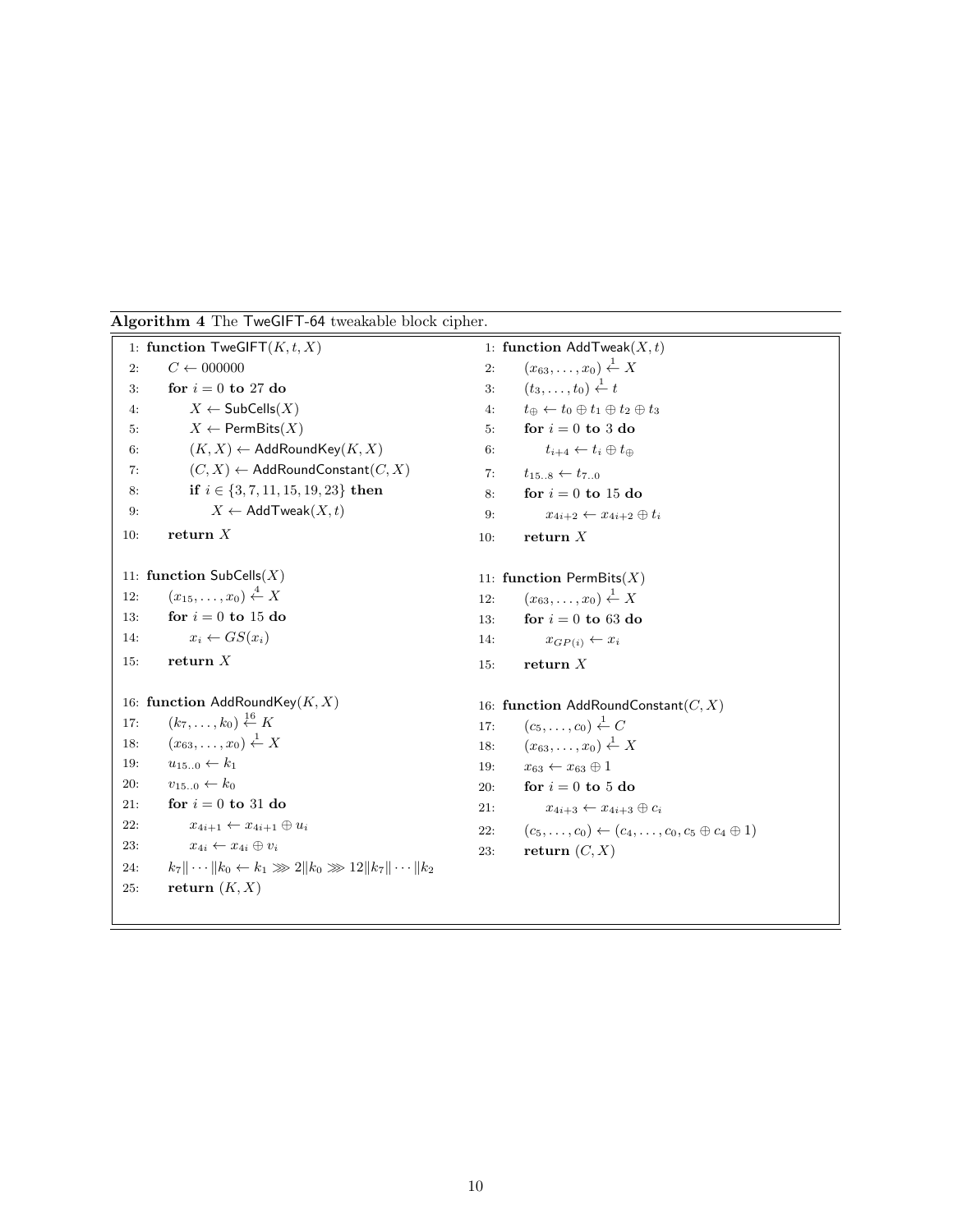# <span id="page-11-3"></span>**Security**

In this chapter, we summarize the security details of TweGIFT-64\_LOTUS-AEAD and TweGIFT-64\_LOCUS-AEAD. Section [3.1](#page-11-0) gives the concrete data and time limits achieved by the two instantiations. It also lists all the relevant conditions to be adhered in order to maintain adequate security level. Section [3.2](#page-11-1) presents a brief analysis against generic attacks (assuming the underlying block cipher is ideal), i.e. the security of modes. Section [3.3](#page-13-0) presents a brief analysis on the security of TweGIFT-64, showing that it displays close to ideal behavior under the given data and time limit.

### <span id="page-11-2"></span><span id="page-11-0"></span>3.1 Security Claims

| NAEAD modes           | Security       | Data complexity                | Time complexity        |
|-----------------------|----------------|--------------------------------|------------------------|
|                       | Model          | (in log <sub>2</sub> of bytes) | (in log <sub>2</sub> ) |
| TweGIFT-64_LOTUS-AEAD | <b>IND-CPA</b> | 64                             | 128                    |
| TweGIFT-64_LOTUS-AEAD | INT-CTXT (RUP) | 64                             | 128                    |
| TweGIFT-64_LOCUS-AEAD | IND-CPA        | 64                             | 128                    |
| TweGIFT-64_LOCUS-AEAD | INT-CTXT (RUP) | 64                             | 128                    |

Table 3.1: Security levels for TweGIFT-64 LOTUS-AEAD and TweGIFT-64 LOCUS-AEAD. The data and time limits indicate the amount of data and time required to make the attack advantage close to 1.

In Table [3.1,](#page-11-2) we list the security levels of TweGIFT-64 LOTUS-AEAD and TweGIFT-64 LOCUS-AEAD. We assume a nonce-respecting adversary, i.e. for a fixed key, no pair of distinct encryption queries share the same public nonce value, although we remark that the security may even hold when the public nonce value is sampled uniformly at random from the nonce space for each encryption query. TweGIFT-64 LOTUS-AEAD and TweGIFT-64 LOCUS-AEAD provide integrity security under a stronger model (see section [3.2.3\)](#page-12-0), where the decryption algorithm releases unverified plaintext (RUP model). Here we strongly remark that the same is not true in case of privacy, i.e. we do not claim privacy security in RUP model. All our security claims are based on full round TweGIFT-64, and we do not claim any security for TweGIFT-64 LOTUS-AEAD and TweGIFT-64 LOCUS-AEAD with round-reduced variants of TweGIFT-64.

#### 3.1.1 Statement

We declare that there are no hidden weaknesses in **LOTUS-AEAD** and **LOCUS-AEAD** modes of operation. Further, to the best of our knowledge, public third-party analysis do not raise any security threat to the submissions, TweGIFT-64 LOTUS-AEAD and TweGIFT-64 LOCUS-AEAD, within the data and time limit prescribed in Table [3.1.](#page-11-2)

## <span id="page-11-1"></span>3.2 Security of LOTUS-AEAD and LOCUS-AEAD

The two modes are quite identical barring the fact that LOTUS-AEAD processes diblocks of data at a time. So from the point of view of generic attacks similar strategies apply to both LOTUS-AEAD and LOCUS-AEAD.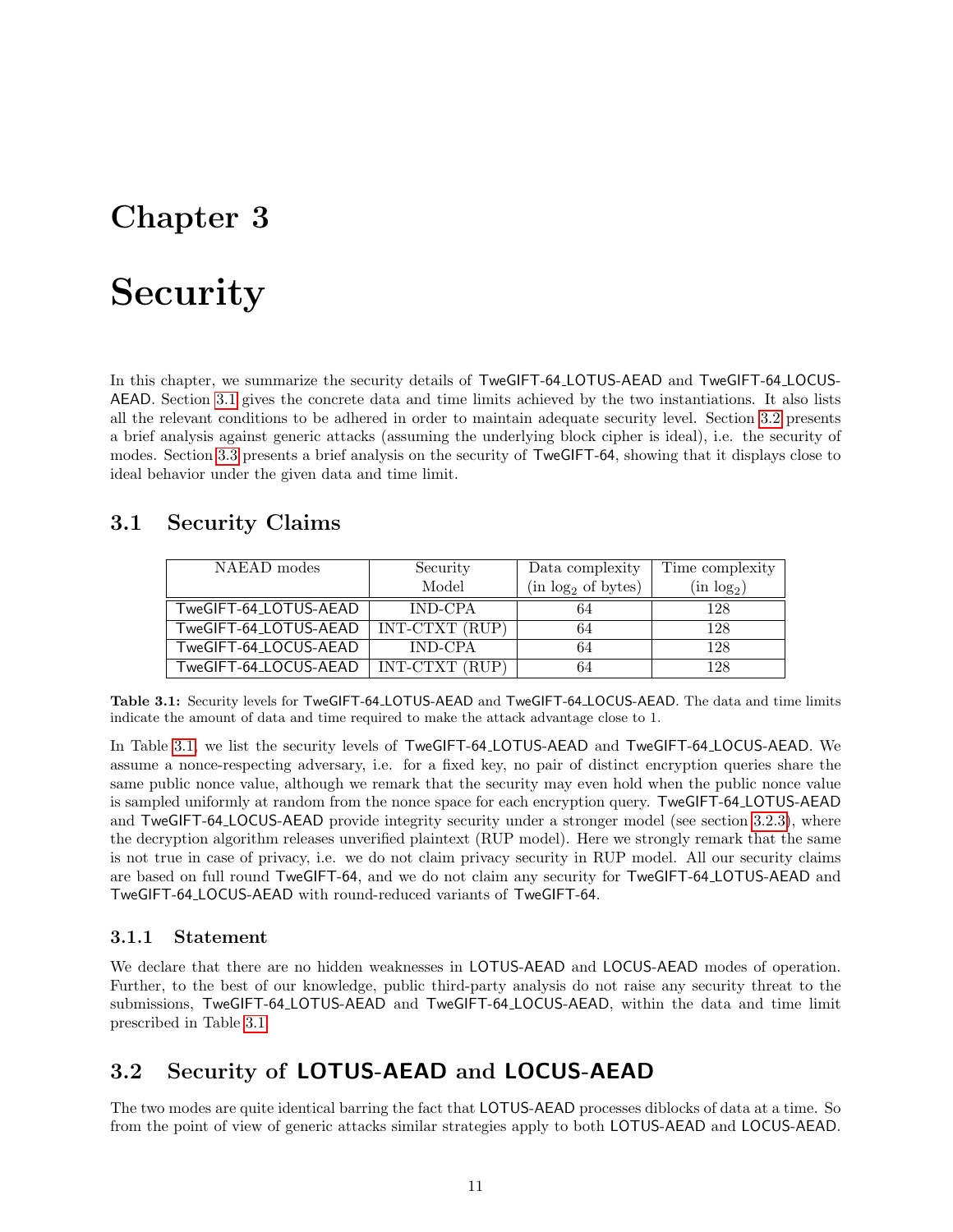We describe some possible strategies to attack the **LOTUS-AEAD** and **LOCUS-AEAD** modes, and give a rough estimate on the amount of data and time required to mount those attacks. In the following discussion:

- $\bullet$  D denotes the data complexity of the attack. This parameter quantifies the online resource requirements, and includes the total number of blocks (among all messages and associated data) processed through the underlying block cipher for a fixed master key. For the sake of simplicity, we also use D to denote the data complexity of forging attempts.
- $\bullet$  T denotes the time complexity of the attack. This parameter quantifies the offline resource requirements, and includes the total time required to process the offline evaluations of the underlying block cipher. Since one call of the block cipher can be assumed to take a constant amount of time, we generally take T as the total number of offline calls to the block cipher.

#### <span id="page-12-1"></span>3.2.1 Guessing Key and (Mask)

Guessing the Master Key: The adversary can try to guess the master key using offline block cipher queries. Once the master key is known the adversary can certainly distinguish, forge valid ciphertexts, or worse, recover the plaintext. But, since the master key is chosen uniformly, this attack strategy would require  $T \approx 2^{\kappa}$  many offline queries and a constant number of construction queries, i.e.  $D = O(1)$ .

Guessing the Nonce-based Key and Mask: The adversary can try to guess the nonce-based key and mask for some nonce value using a combination of offline and online queries. Once the key and the mask is known, the adversary can forge valid ciphertexts for this particular nonce value. Note that guessing just one of the key or the mask is not sufficient as the other value is random. Further, guessing both the key and the mask requires the product,  $DT \approx 2^{n+\kappa}$ . This can be argued using list matching arguments, i.e. the adversary creates a list  $\mathcal{L}_T$  of T offline query-response tuples and a list  $\mathcal{L}_D$  of D online query-response tuples (with empty plaintext and associated data). It then tries to get a matching between  $\mathcal{L}_T$  and  $\mathcal{L}_D$ , and for each matching it tries an appropriate forging attempt. A matching between any element of  $\mathcal{L}_T$  and any element of  $\mathcal{L}_D$  would happen with approx.  $2^{-192}$  probability (as the key and mask are random and almost independent of each other). So, we need  $DT \approx 2^{n+\kappa}$ .

### <span id="page-12-2"></span>3.2.2 Privacy Security of LOTUS-AEAD and LOCUS-AEAD

We consider the well-established notion of IND-CPA for privacy security. In IND-CPA security model, the adversary is concerned with distinguishing attacks using the output of the encryption algorithm on adversary's choices of input. Note that, the adversary is not allowed to repeat the nonce value, i.e. the adversary is nonce-respecting. In addition to the encryption queries, the adversary is also allowed offline queries to the block cipher. A trivial attack strategy is guessing the master key (as discussed in section [3.2.1\)](#page-12-1). Non-trivially, the adversary can distinguish the modes from the ideal if there is no randomness in some ciphertext (or tag) blocks. This is possible in the following two ways:

- ONLINE-ONLINE BLOCK MATCHING: For a pair of distinct online (in this case encyrption) query block, the triple of key, tweak and input of the underlying block cipher, matches. Then, the block that appears later will have non-random behavior. Note that this matching is only accidental and will happen with probability approx.  $2^{-192}$ . So we need  $D^2 \approx 2^{n+\kappa}$ .
- ONLINE-OFFLINE BLOCK MATCHING: For an online query block, the triple key, tweak and input of the underlying block cipher matches with the key, tweak and input of the block cipher in some offline query. Again this matching will happen accidentally with probability approx.  $2^{-192}$ , which gives  $DT \approx 2^{n+\kappa}$ .

In the absence of above given cases, the two modes behave identically to an ideal nonce-based authenticated encryption scheme.

### <span id="page-12-0"></span>3.2.3 Integrity Security of LOTUS-AEAD and LOCUS-AEAD in RUP

We consider a stronger variant of the well-known INT-CTXT notion for integrity security. In this case, the adversary is concerned with forging a new and valid (passes verification) ciphertext and tag pair. In classical INT-CTXT security model the adversary is allowed to make encryption queries to the encryption algorithm and forging queries to the decryption algorithm. The decryption algorithm does not release plaintext unless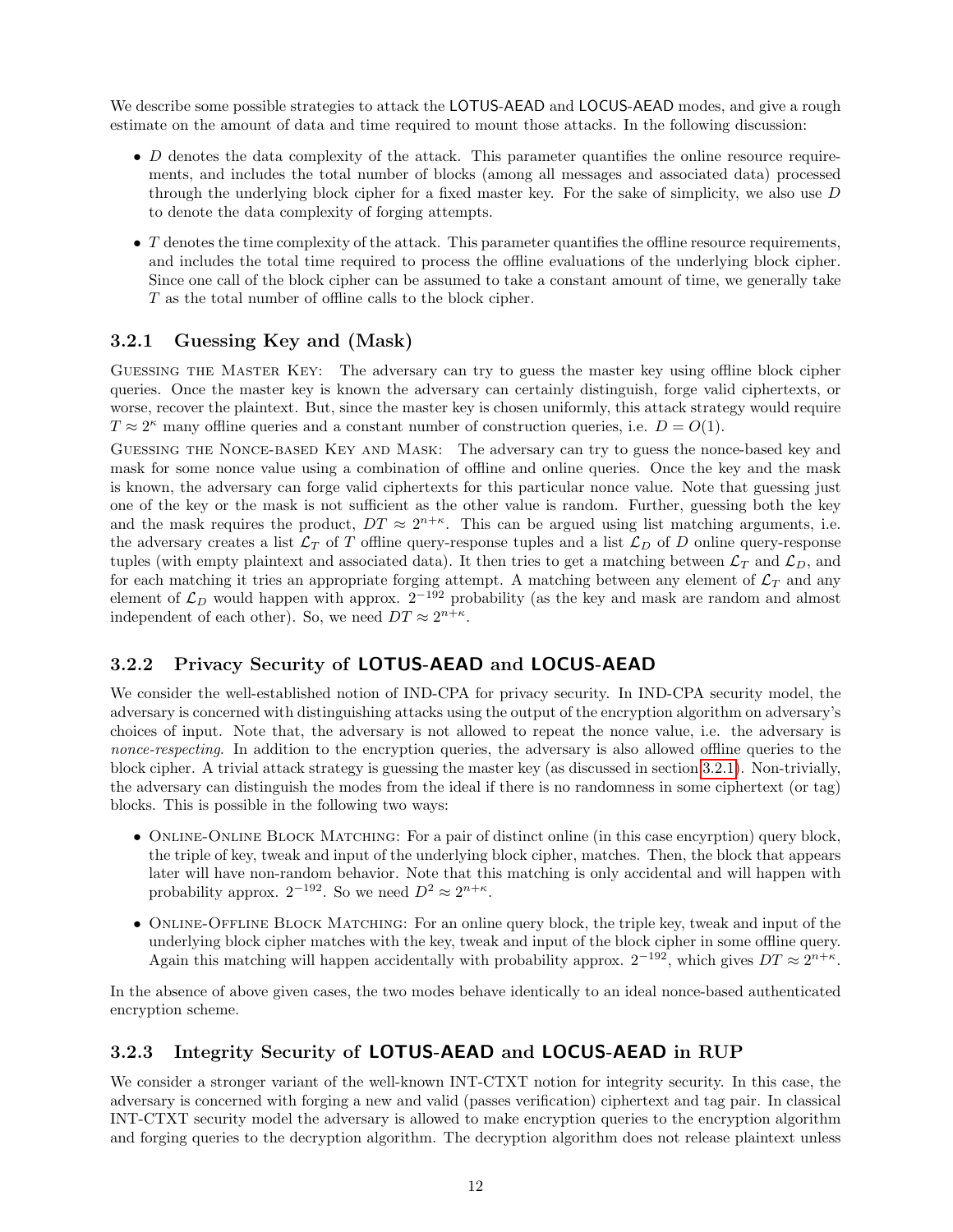<span id="page-13-1"></span>

**Figure 3.1:** Six 4-round cores of TweGIFT-64.  $T_e$  is the 16-bit expanded tweak generated from the 4-bit tweak.

the ciphertext and tag pair passes verification. But we allow additional power to the adversary in that the decryption algorithm releases the plaintext, irrespective of the authentication result, i.e. we claim INT-CTXT in RUP model [\[1\]](#page-20-8). Note that the release of unverified plaintext does not help the adversary in anyway, as only an encrypted form of the plaintext (which is never released) is used to compute the final tag.

Here, the adversary can apply previous strategies of key and mask guessing as in section [3.2.1,](#page-12-1) or guessing the internal variables V (encryption of masked AD blocks) or  $W$  (decryption of masked ciphertext blocks) using the approach in section [3.2.2;](#page-12-2) or, try a new strategy of guessing the tag output for each forging attempt. Previous strategies would lead to bounds of the form  $T \approx 2^{\kappa}$  and  $DT \approx 2^{n+\kappa}$ . On the other hand, the tag guessing strategy is similar to guessing a 64-bit random value which would yield  $D \approx 2^n$ .

#### 3.2.4 Validation of Security Claims

The security levels in Table [3.1](#page-11-2) can be validated by simply substituting  $n = 64$  and  $\kappa = 128$ .

### <span id="page-13-0"></span>3.3 Security Analysis of TweGIFT-64

In this section, we provide the security analysis on TweGIFT-64 in the related-key setting. Without exploiting the tweak, TweGIFT-64 offers exactly the same security as the original GIFT-64-128. Hence we focus our attention on the attacks that exploit the tweak injection.

The exact security bound, e.g. the lower bound of the number of active S-boxes and the upper bound of the differential characteristic probability, can be obtained by using various tools based on MILP and SAT, however to derive such bounds for the entire construction with 128-bit key difference is often infeasible.

Here we focus on the feature that the tweak expansion function ensures a large number of active bits at the expanded tweak. This implies that differential trails with non-zero tweak difference will have a relatively large number of active S-boxes around the tweak injection. This motivates us to evaluate the tight bound of the differential characteristic probability for the 2-round transformation followed by the tweak injection and another 2-round transformation, which we call "4-round core". Let  $p_{core}$  be the maximum differential characteristic probability of the 4-round core. Then, the probability for the entire construction is upper bounded by  $(p_{core})^6$  because 28 rounds of TweGIFT-64 contain six sequence of the 4-round core (Fig. [3.1\)](#page-13-1).

We used the MILP based tool to derive  $p_{core}$ . It turned out that the  $p_{core}$  is  $2^{-16}$ , hence the maximum differential characteristic probability of 28 rounds can be upper bounded by  $2^{-16\times6} = 2^{-96}$ . This can also be viewed that the maximum differential characteristic probability reaches  $2^{-16\times4} = 2^{-64}$  and we have 8 rounds for the margin.

One of the best differential trails for the 4-round core with probability  $2^{-16}$  is fully specified in Table [3.2.](#page-14-0) The tweak expansion ensures that the number of active bits in  $T_e$  is at least 8 when the tweak difference is non-zero. We note that, in the very middle round, both AddRoundKey and AddTweak are performed. However the key bits and tweak bits are XORed to different bit positions of the state. Thus, they cannot cancel each other to avoid affecting the state.

#### Remarks on Three 8-Round Cores

28 rounds of TweGIFT-64 can also be viewed as containing three of the 8-round core: 4-round transformation followed by the tweak injection and another 4-round transformation. We also evaluated the maximum differential characteristic probability of the 8-round core by using the MILP-based tool, which turned out to be 2−26.<sup>7</sup> . Hence, from this evaluation, the probability for the entire construction can be upper bounded only by  $2^{3 \times -26.7} = 2^{-80.1}$ .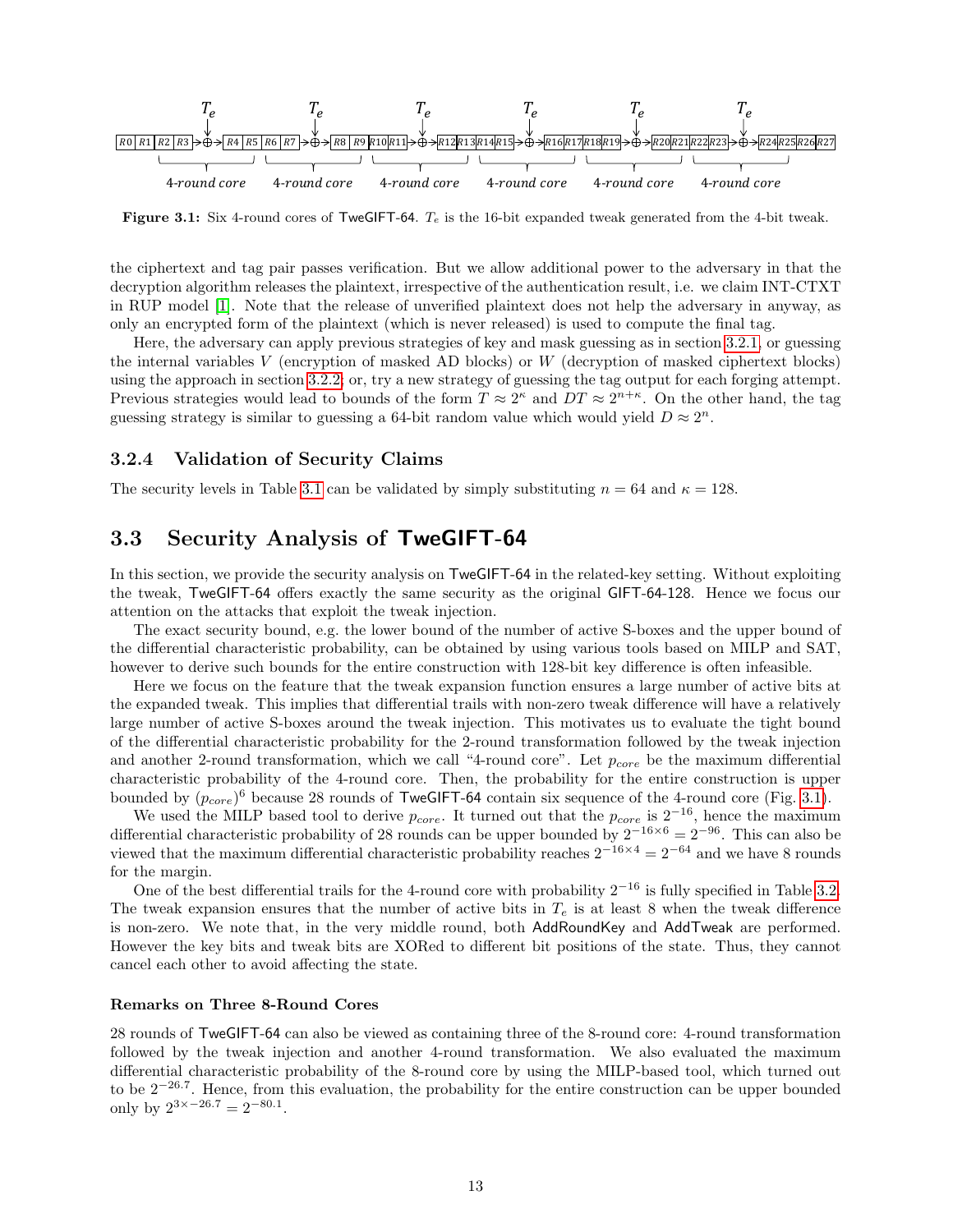| Round          | Mask      | Probability                           |          |
|----------------|-----------|---------------------------------------|----------|
| 1              | Before SC | 0000 0000 0000 0000                   |          |
|                | After SC  | 0000 0000 0000 0000                   |          |
|                | Round key | 0000 0000 0000 0000                   |          |
| $\overline{2}$ | Before SC | 0000 0000 0000 0000                   | 1        |
|                | After SC  | 0000 0000 0000 0000                   |          |
|                | Round key | 0000 0000 0000 0000                   |          |
|                |           | tweak difference: 8880 0008 8880 0008 |          |
| 3              | Before SC | 8880 0008 8880 0008                   | $2 - 16$ |
|                | After SC  | 3330 0003 3330 0003                   |          |
|                | Round key | 3030 3030 1212 2121                   |          |
|                | Before SC | 0000 0000 0000 0000                   | 1        |
| 4              | After SC  | 0000 0000 0000 0000                   |          |
|                | Round key | 0000 0000 0000 0000                   |          |
|                |           |                                       |          |

<span id="page-14-0"></span>Table 3.2: The Best Differential Trail for 4-Round Core of TweGIFT-64.

This observation demonstrates the difficulties of exploiting our tweak injection in another way. The difficulty of controlling differential trails lies in the heavy weight of the expanded tweak and thus to count as many tweak injection as possible would be the best to derive good bounds.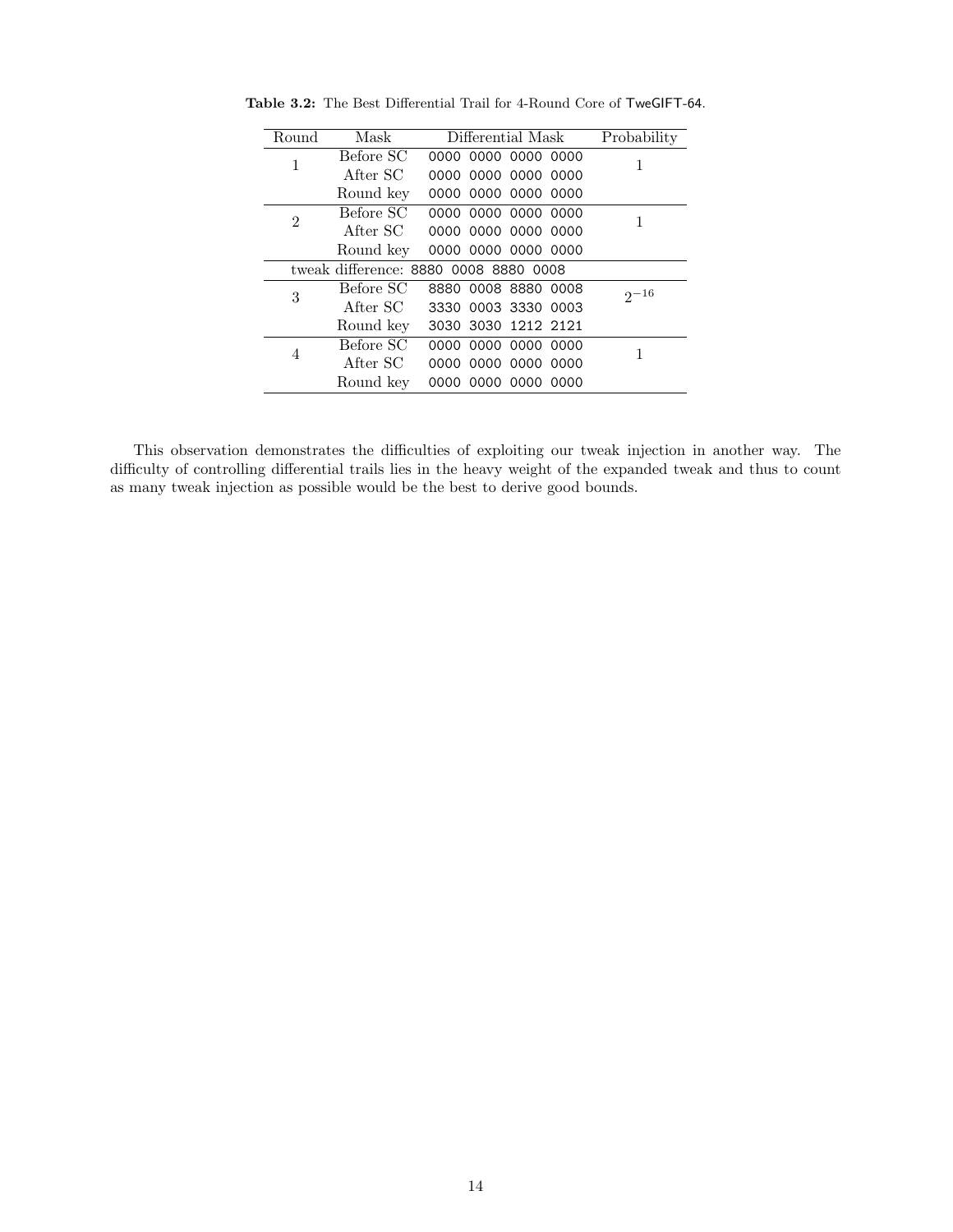## Features

Here we succinctly cover the salient features of our proposals:

- 1. High Security: The use of nonce-based encryption key and masking key ensures that both LOTUS-AEAD and LOCUS-AEAD achieve beyond the birthday bound security. In fact, both of them achieve the optimal security level,  $DT = O(2^{n+\kappa})$ , where D and T denote the data and time complexity, respectively. Here  $D < 2<sup>n</sup>$ , and  $T < 2<sup>\kappa</sup>$  are obvious conditions.
- 2. Lightweight: To the best of our knowledge, LOTUS-AEAD and LOCUS-AEAD, are the only modes which can achieve the NIST lightweight standardization requirements with 64-bit block ciphers. This reduces the overall state size of the AEAD candidates, when instantiated with ultra-lightweight block ciphers. Our dedicated tweakable block cipher, TweGIFT-64, is a perfectly suitable candidate for this.
- 3. High Performance: LOTUS-AEAD and LOCUS-AEAD preserve the inherent high performance features of OCB and OTR. Both of them are single pass and fully parallelizable. Moreover, LOTUS-AEAD is inverse-free which makes it very efficient in applications, where both encryption and decryption modules are required to be implemented on the same device.
- 4. INT-RUP Secure: Most of the existing block cipher based modes, notably OCB, OTR, COFB [\[6\]](#page-20-9), SUNDAE [\[2\]](#page-20-10), do not provide any security in RUP model. This might be an issue in memory-constrained lightweight environments or low-latency real-time streaming protocols. Our proposals solves the problem partially as they provide integrity security under RUP model.
- 5. Versatility: Probably, the single most important feature of our proposals is their scope of applicability. At one end of the spectrum, the parallelizability of LOTUS-AEAD and LOCUS-AEAD make them a perfect candidate for applications in high performance infrastructures. On the other end, their overall state size is competitively small with respect to many existing lightweight candidates, which makes them suitable for low-area hardware implementations.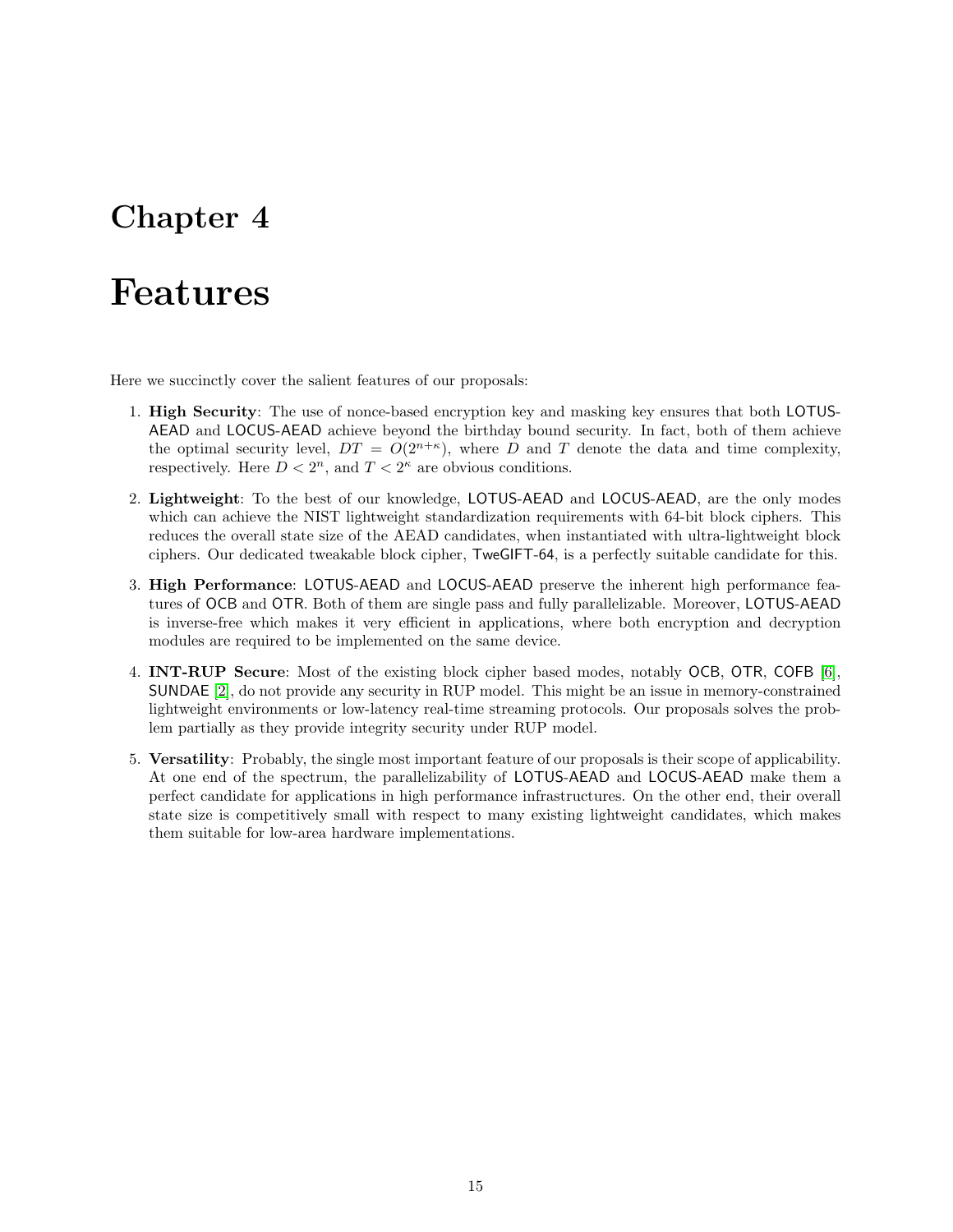## Design Rationale

In this section, we briefly describe the various design choices and rationale for our proposals.

### 5.1 Choice of the Modes: LOTUS-AEAD and LOCUS-AEAD

Our primary goal is to design a lightweight AEAD that should be efficient, provides high performance capability and performs reasonably well in low-end devices as well. For efficiency, the AEAD should be one pass. To obtain high performance capability, we aim for parallelizability. In addition, we demand integrity in RUP model. This is specially useful for memory-constrained lightweight applications.

We start with two well-known modes, namely OCB and OTR. Both OCB and OTR satisfy the first two properties. OCB is online, one-pass and parallelizable. OTR has all these features plus it offers inverse-free feature, albeit in exchange for a larger state (as it works on di-blocks). However, both of them are insecure under the RUP model. This motivates us to design an AE mode which is structurally as simple as OCB and OTR but achieves RUP security while keeping the primary features, such as efficiency and parallelism, intact.

The new proposals LOTUS-AEAD and LOCUS-AEAD replace one block cipher call by two calls. The rationale behind this modification is the observation that the intermediate state between the two block cipher invocations can be used to generate a checksum, which is completely hidden and hence cannot be controlled by the adversary (even if the adversary is allowed to make RUP queries). This hidden checksum ensures integrity security in RUP model. The additional block cipher call per message block increases the number of block cipher calls from  $\ell$  to  $2\ell + 1$  to process an  $\ell$ -block message. However, this seems optimal as for any INT-RUP secure parallel AEAD mode, at least  $2\ell + 1$  non-linear invocations are necessary to process an  $\ell$ -block message.

#### 5.1.1 Associated Data Processing

The associated data processing phase is based on a simple variant of the hash layer of PMAC, and the computation is completely parallel. The associated data processing can be done in parallel with the plaintext and/or ciphertext processing in order to maximize the performance in parallel computing environments.

#### 5.1.2 Tag Generation

Both OCB and OTR generate the tag using the checksum (simple XORs) of all the plain text blocks and the output of the processed associated data. However, two separate states are required to hold the message checksum and the AD checksum. We obtain INT-RUP security, by using an intermediate checksum (hidden to the adversary) instead of the plaintext checksum. Moreover, we do not store the intermediate checksum and AD checksum separately. Rather, we XOR the two checksums, which means that in a sequential implementations, the intermediate checksum can be computed on top of the AD checksum. This reduces the overall state size by size of one block.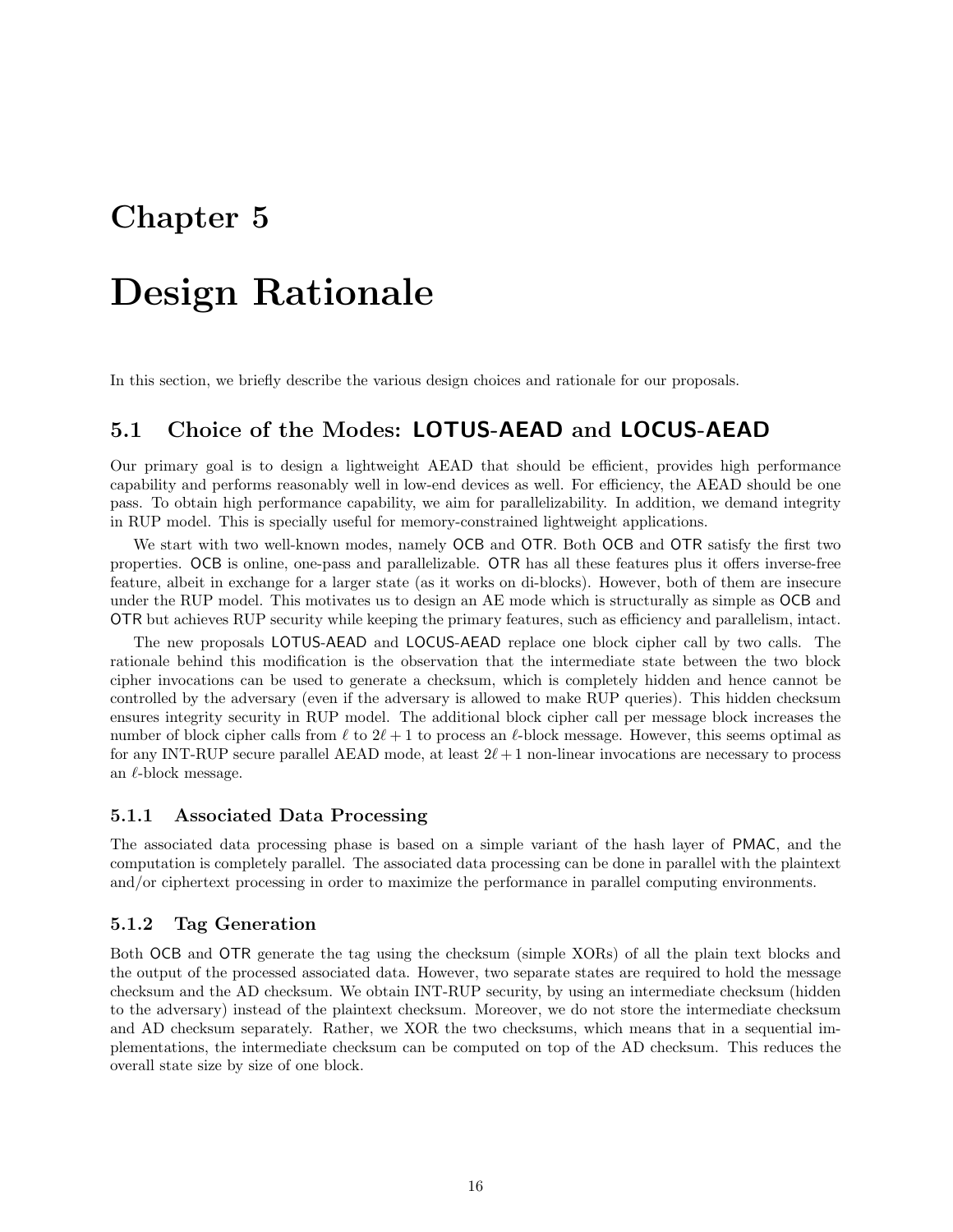#### 5.1.3 Nonce and Position Dependent Keys

A notable change in LOTUS-AEAD and LOCUS-AEAD is the use of nonce and position dependent keys. OCB and OTR have only birthday bound security on the block size. This is because the security is generally lost once the input/output of any two distinct block cipher calls matches, as the two calls share the same encryption key. In LOTUS-AEAD and LOCUS-AEAD, we overcome the birthday bound barrier by changing the key and tweak pair for each block cipher call. So even if there is a collision among inputs/outputs, the security remains intact, as the block cipher keys or tweaks are distinct. In fact, our modes are secure up to data complexity of  $2^n$ , and time complexity of  $2^{\kappa}$ , and combined data-time complexity up to  $2^{n+\kappa}$  (see section [3](#page-11-3) for more details). This, in turn, helps us to construct AEAD algorithms with the desired security level using an ultra-lightweight block cipher TweGIFT-64.

### 5.2 Choice of the Tweakable Block Cipher: TweGIFT-64

The main motivation behind TweGIFT-64 is the lack of a good short-tweak tweakable block cipher, which is essential for instantiating our modes LOTUS-AEAD and LOCUS-AEAD. There are some extremely good tweakable block cipher candidates, most notably SKINNY [\[4\]](#page-20-7), but they are designed to handle general purpose tweaks, and hence not optimized for very short tweaks of size 4 bits. In contrast, TweGIFT-64 is especially designed on top of the GIFT-64-128 block cipher to handle such small tweak values.

#### 5.2.1 Tweak Expansion

For the tweak expansion, we use a simple linear code that converts a 4-bit tweak value into an 8-bit codeword. The linear code is described below:

 $(x_3, x_2, x_1, x_0) \to (S \oplus x_3, S \oplus x_2, S \oplus x_1, S \oplus x_0, x_3, x_2, x_1, x_0)$ , where  $S = x_0 \oplus x_1 \oplus x_2 \oplus x_3$ .

This linear code has two advantages: (i) it is a distance 4 code, and (ii) it is very simple and requires only 7 XOR operations. We use two copies of the codeword to get a 16-bit codeword, which has distance 8. This high distance linear code ensures good differential characteristics for TweGIFT-64 (see section [3.3\)](#page-13-0).

#### 5.2.2 Tweak Injection

We choose to inject the expanded tweak into the block cipher state by masking it to the third bit of each nibble. This bit position has been chosen as the other three positions are already masked by the round key and round constant bits. As shown in section [3.3,](#page-13-0) tweak injection at intervals of 4 rounds ensures very low differential probability for TweGIFT-64.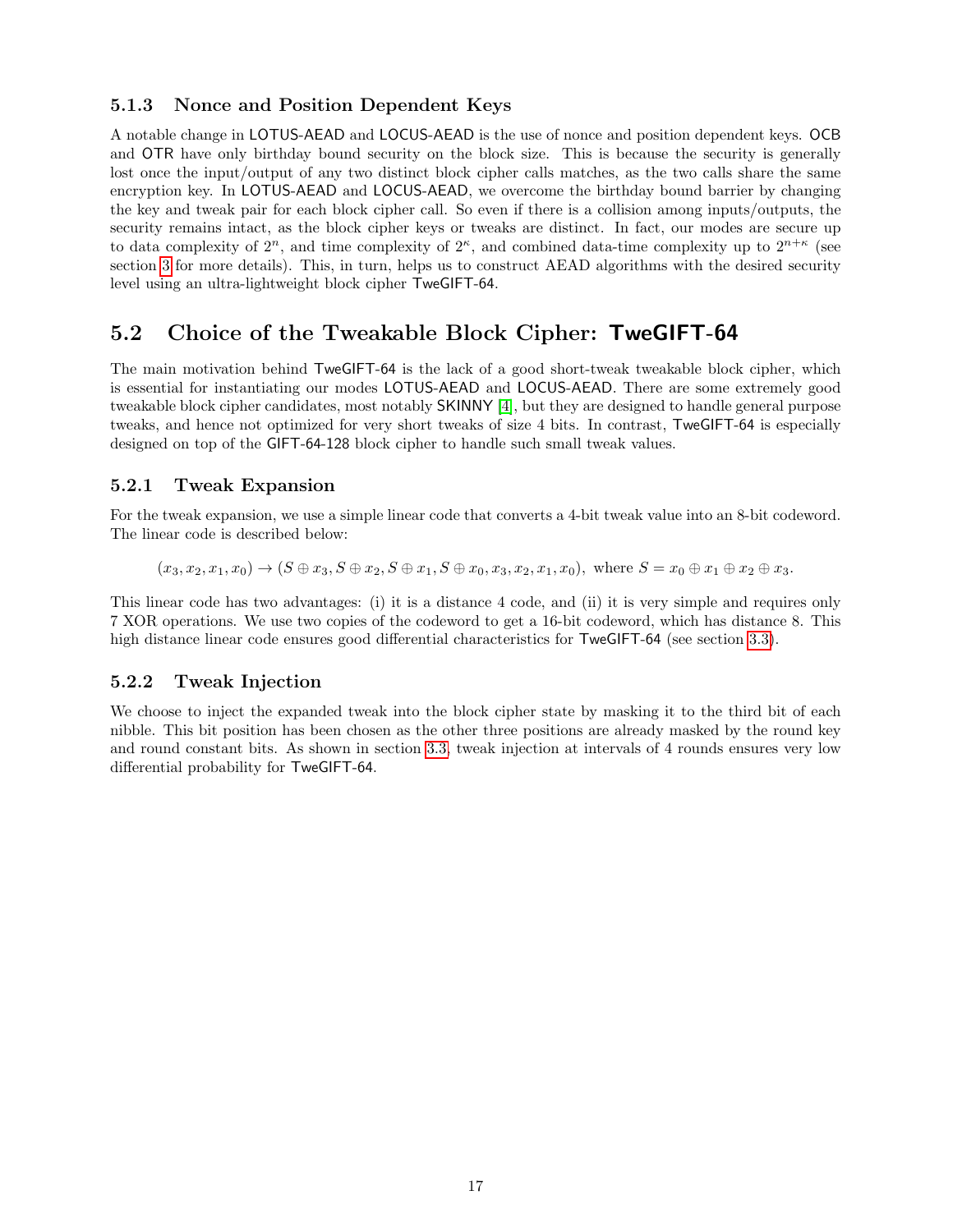## Hardware Implementation

In this chapter, we provide a brief idea on the FPGA implementations of our designs. We first briefly describe our hardware implementation details of the TweGIFT-64 module. We have implemented TweGIFT-64 on Virtex 6 (target device xc6vlx760) using the RTL approach and a basic iterative type architecture. We would like to emphasize that our implementation is round based and it uses 64-bit data path, a smaller implementation can be obtained using smaller datapaths 4-bit, 8-bit, 16-bit or even serialized implementations.

### 6.1 Implementation of TweGIFT-64

Table [6.1](#page-18-0) provides the implementation details of TweGIFT-64 on Virtex 6. It is evident from the results that the difference in the number of LUTs is 119 (caused by the inclusion of the decryption rounds and the multiplexers to select the input to the state register). The difference in terms of the number of slices is about 36 such that one slice in Virtex 6 has 4 LUTs and 2 Flip-flops (depends how a design is optimized and placed by the Xilinx tools).

<span id="page-18-0"></span>

| Mode                      | $# \nexists$<br>Registers | # LUTs | $#$ Slices | Frequency<br>MHZ) | Gbps | Mbps | Mbps/<br><b>Slice</b> |
|---------------------------|---------------------------|--------|------------|-------------------|------|------|-----------------------|
| $Enc\text{-}\mathrm{Dec}$ | $273\,$                   | 734    | 270        | 425.99            | 0.94 | .28  | 3.48                  |
| $\operatorname{Enc}$      | $275\,$                   | 333    | 134        | 540.56            | 1.19 | 3.57 | 8.88                  |

Table 6.1: TweGIFT-64 Implemented FPGA Results on Virtex 6

Table 6.2: TweGIFT-64 Implemented FPGA Results on Virtex 7

| Platform                  | $#$ Slice<br>Registers | # LUTs | $#$ Slices | Frequency<br>'MHZ) | Gbps | Mbps/<br>$_{\rm \bf LUT}$ | Mbps<br>Slice |
|---------------------------|------------------------|--------|------------|--------------------|------|---------------------------|---------------|
| $Enc\text{-}\mathrm{Dec}$ | $273\,$                | 730    | 265        | 441.71             | 0.97 | 1.32                      | 3.66          |
| Enc                       | 275                    | 329    | 134        | 554.32             | .22  | 3.71                      | 9.10          |

### 6.2 Implementation of LOCUS-AEAD and LOTUS-AEAD

The hardware implementations of LOCUS-AEAD and LOTUS-AEAD are written in VHDL and are implemented on both Virtex 6 xc6vlx760 and Virtex 7 xc7vx415t. We use the RTL approach and use a basic round based architecture. The areas are provided in terms of the number of slice registers, slice LUTs and the number of occupied slices. The detailed implementation results are depicted in Table [6.3.](#page-19-0)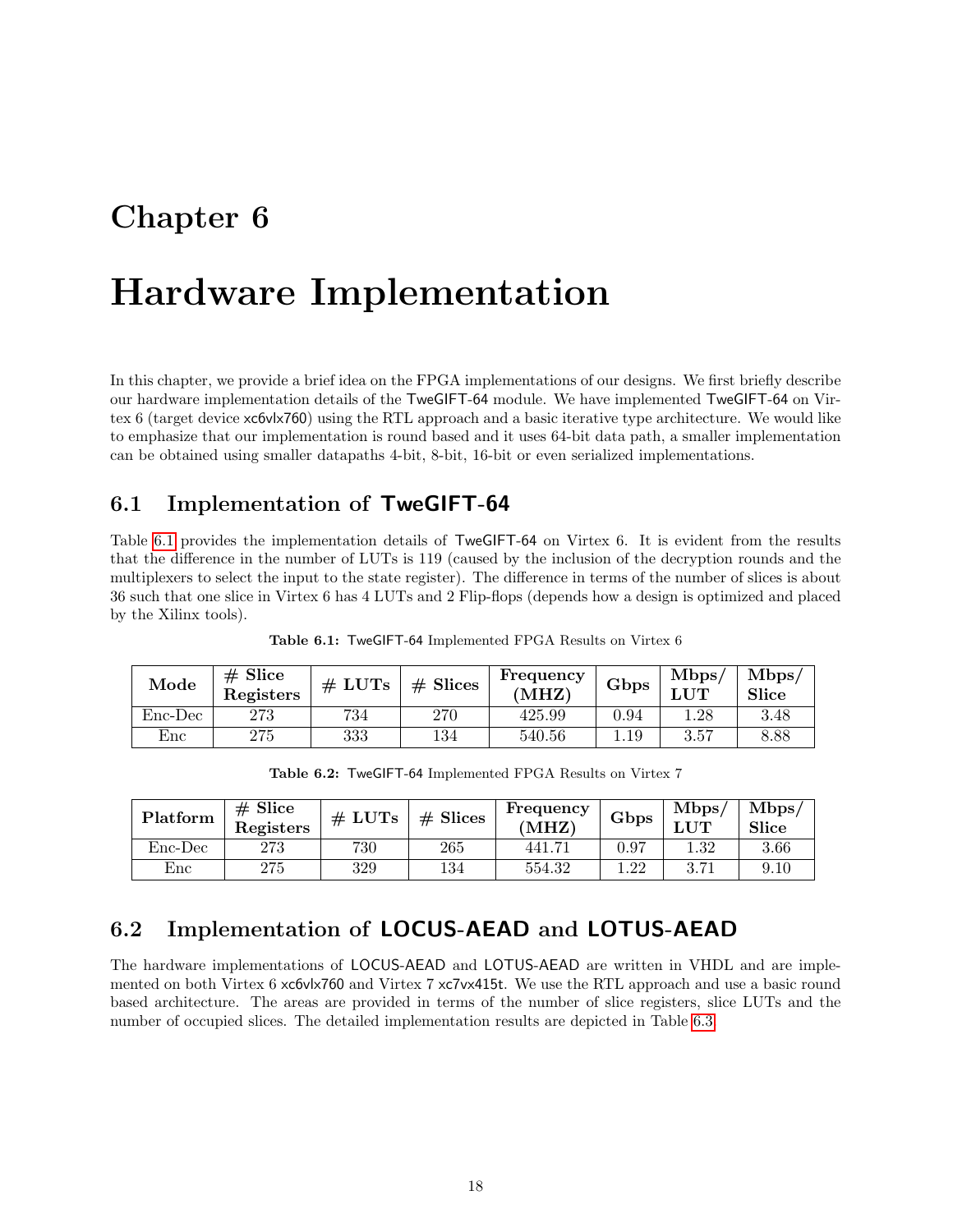| Platform | Scheme         | $# \nexists$<br>Registers | # LUTs | $#$ Slices | Frequency<br>(MHZ) | Throughput<br>(Gbps) | Mbps/<br>LUT | Mbps/<br>Slice |
|----------|----------------|---------------------------|--------|------------|--------------------|----------------------|--------------|----------------|
| Virtex 6 | LOCUS-AEAD     | 437                       | 1146   | 418        | 348.67             | 0.39                 | 0.34         | 0.94           |
| Virtex 7 | LOCUS-AEAD     | 430                       | 1154   | 439        | 392.20             | 0.44                 | 0.38         | 1.00           |
| Virtex 6 | LOCUS-AEAD-Enc | 427                       | 698    | 250        | 368.34             | 0.41                 | 0.59         | 1.65           |
| Virtex 7 | LOCUS-AEAD-Enc | 424                       | 704    | 272        | 406.84             | 0.46                 | 0.65         | 1.68           |
| Virtex 6 | LOTUS-AEAD     | 571                       | 868    | 317        | 351.25             | 0.39                 | 0.45         | 1.24           |
| Virtex 7 | LOTUS-AEAD     | 565                       | 865    | 317        | 424.45             | 0.48                 | 0.55         | 1.50           |
| Virtex 6 | LOTUS-AEAD-Enc | 564                       | 801    | 251        | 380.84             | 0.43                 | 0.53         | 1.70           |
| Virtex 7 | LOTUS-AEAD-Enc | 564                       | 800    | 249        | 414.42             | 0.47                 | 0.58         | 1.87           |
| Virtex 6 | LOTUS-AEAD-Dec | 566                       | 804    | 245        | 379.83             | 0.43                 | 0.53         | 1.74           |
| Virtex 7 | LOTUS-AEAD-Dec | 563                       | 791    | 254        | 418.91             | 0.47                 | 0.59         | 1.85           |

<span id="page-19-0"></span>Table 6.3: LOCUS-AEAD and LOTUS-AEAD (combined Enc-Dec circuit) Implemented FPGA Results.